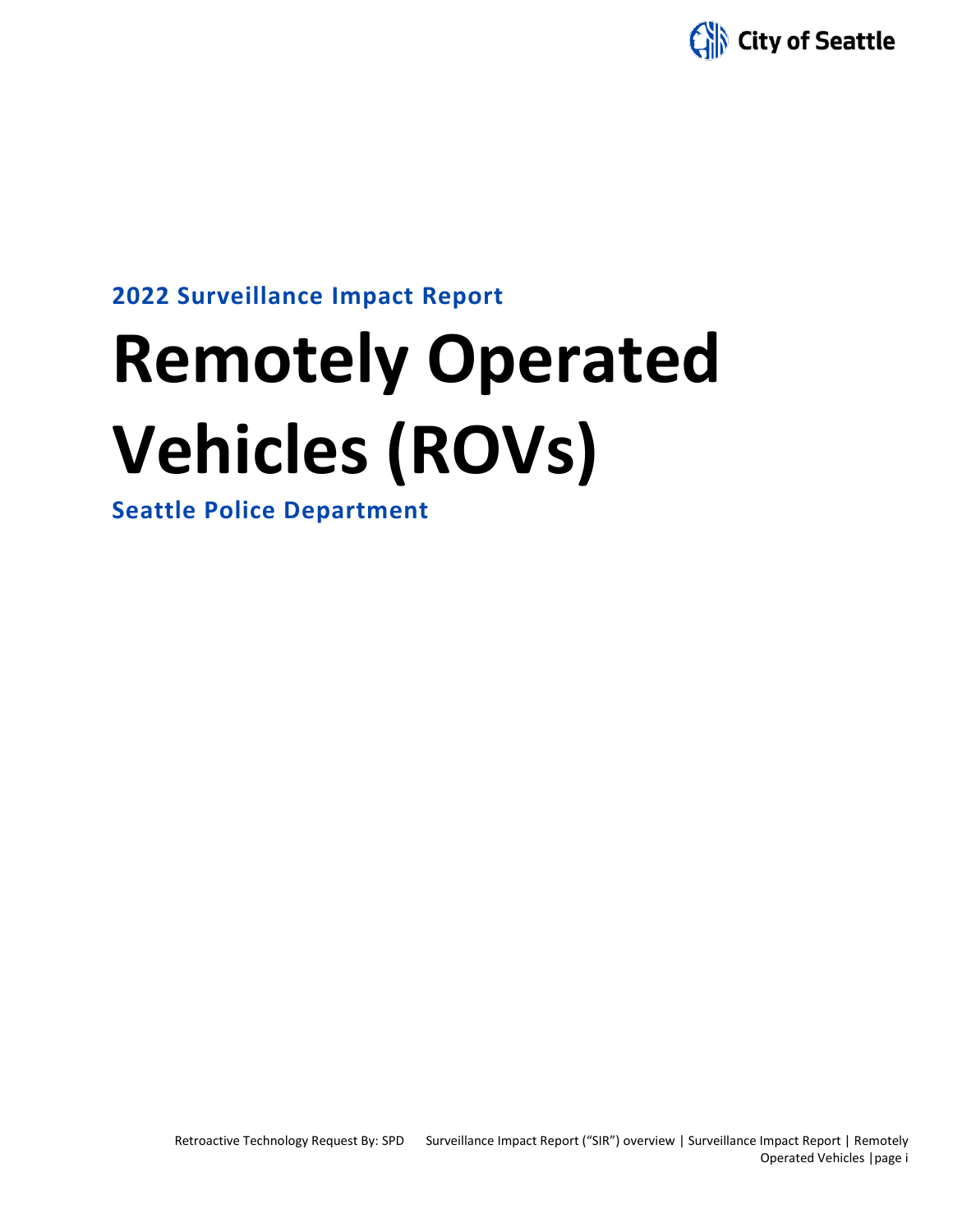

# **Surveillance Impact Report ("SIR") overview**

# **About the Surveillance Ordinance**

The Seattle City Council passed Ordinance [125376,](http://seattle.legistar.com/LegislationDetail.aspx?ID=2981172&GUID=0B2FEFC0-822F-4907-9409-E318537E5330&Options=Advanced&Search=) also referred to as the "Surveillance Ordinance," on September 1, 2017. SMC 14.18.020.b.1 charges the City's executive with developing a process to identify surveillance technologies subject to the ordinance. Seattle IT, on behalf of the executive, developed and implemented a process through which a privacy and surveillance review is completed prior to the acquisition of new technologies. This requirement, and the criteria used in the review process, are documented in Seattle IT [Policy PR-02,](https://seattlegov.sharepoint.com/sites/IT-CDR/Operating_Docs/PR-02SurveillancePolicy.pdf) the "Surveillance Policy".

# **How this Document is Completed**

This document is completed by the requesting department staff, support and coordinated by the Seattle Information Technology Department ("Seattle IT"). As Seattle IT and department staff complete the document, they should keep the following in mind.

- 1. Responses to questions should be in the text or check boxes only; all other information (questions, descriptions, etc.) Should **not** be edited by the department staff completing this document.
- 2. All content in this report will be available externally to the public. With this in mind, avoid using acronyms, slang, or other terms which may not be well-known to external audiences. Additionally, responses should be written using principally non-technical language to ensure they are accessible to audiences unfamiliar with the topic.

# **Surveillance Ordinance Review Process**

The following is a high-level outline of the complete SIR review process.

| <b>Upcoming</b><br>for Review                                                                                                               | <b>Initial Draft</b>                                                 | Open<br>Comment<br>Period                                                                                                                                                                                                   | <b>Final Draft</b>                                                                                                                                                  | Working<br>Group                                                                                                                                                                                                                         | Council<br>Review                                                                                     |
|---------------------------------------------------------------------------------------------------------------------------------------------|----------------------------------------------------------------------|-----------------------------------------------------------------------------------------------------------------------------------------------------------------------------------------------------------------------------|---------------------------------------------------------------------------------------------------------------------------------------------------------------------|------------------------------------------------------------------------------------------------------------------------------------------------------------------------------------------------------------------------------------------|-------------------------------------------------------------------------------------------------------|
| The technology is<br>upcoming for<br>review, but the<br>department has<br>not begun drafting<br>the surveillance<br>impact report<br>(SIR). | Work on the initial<br>draft of the SIR is<br>currently<br>underway. | The initial draft of<br>the SIR and<br>supporting<br>materials have<br>been released for<br>public review and<br>comment. During<br>this time, one or<br>more public<br>meetings will take<br>place to solicit<br>feedback. | During this stage<br>the SIR, including<br>collection of all<br>public comments<br>related to the<br>specific<br>technology, is<br>being compiled<br>and finalized. | The surveillance<br>advisory working<br>group will review<br>each SIR's final<br>draft and<br>complete a civil<br>liberties and<br>privacy<br>assessment, which<br>will then be<br>included with the<br>SIR and submitted<br>to Council. | City Council will<br>decide on the use<br>of the surveillance<br>technology, by full<br>Council vote. |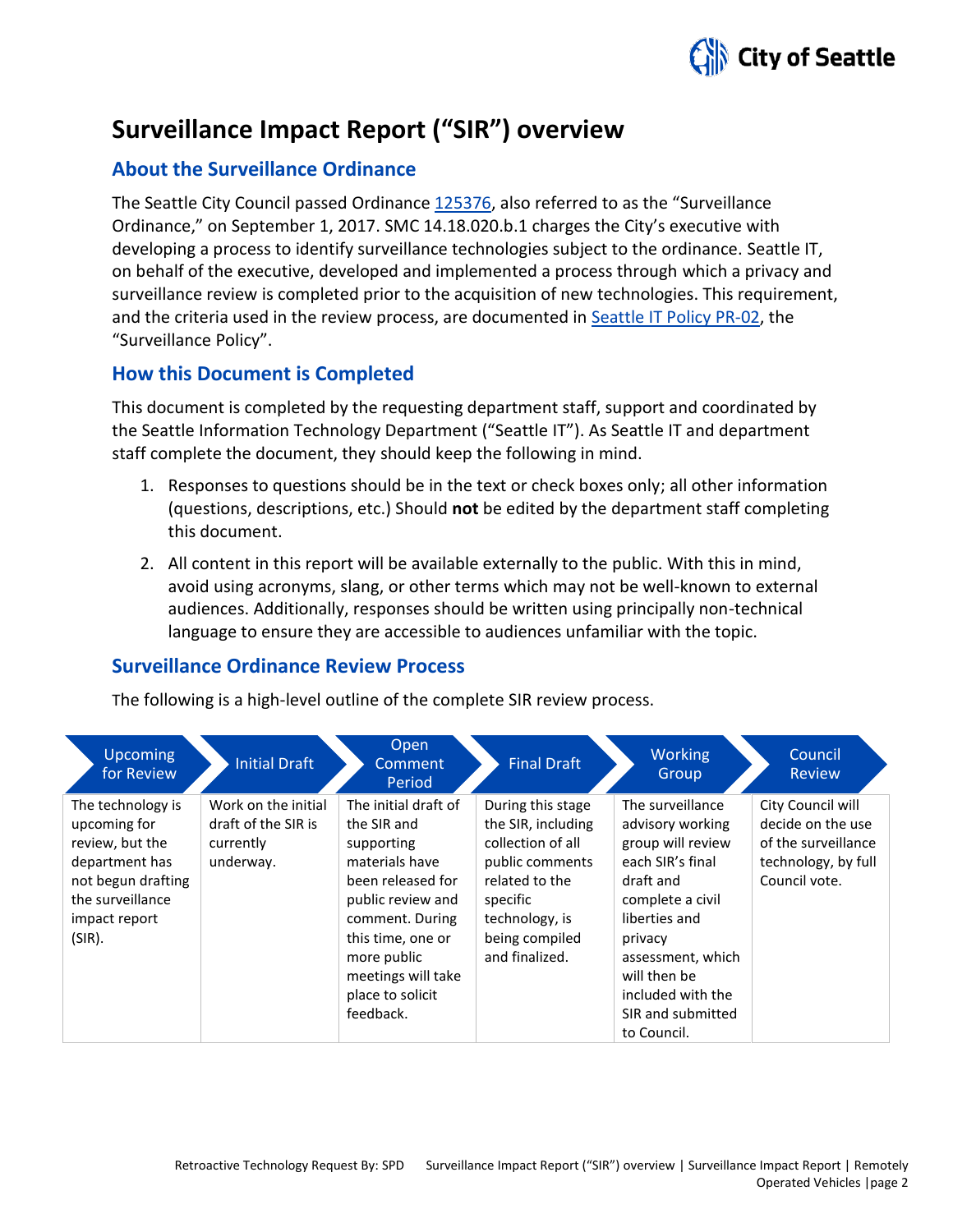

# **Privacy Impact Assessment**

## **Purpose**

A Privacy Impact Assessment ("PIA") is a method for collecting and documenting detailed information collected in order to conduct an in-depth privacy review of a program or project. A PIA asks questions about the collection, use, sharing, security and access controls for data that is gathered using a technology or program. It also requests information about policies, training and documentation that govern use of the technology. The PIA responses are used to determine privacy risks associated with a project and mitigations that may reduce some or all of those risks. In the interests of transparency about data collection and management, the City of Seattle has committed to publishing all PIAs on an outward facing website for public access.

# **When is a Privacy Impact Assessment Required?**

A PIA may be required in two circumstances.

- 1. When a project, technology, or other review has been flagged as having a high privacy risk.
- 2. When a technology is required to complete the surveillance impact report process. This is one deliverable that comprises the report.

### **1.0 Abstract**

# **1.1 Please provide a brief description (one paragraph) of the purpose and proposed use of the project/technology.**

Remotely Operated Vehicles (ROVs) are unarmed remote controlled vehicles utilized by SPD SWAT, Arson/Bomb, and Harbor units to access areas that are potentially dangerous for personnel to physically enter. The ROVs operated by the SWAT and Arson/Bomb units are wheeled vehicles while the ROV operated by the Harbor unit are designed as submersible underwater vehicles. All SPD ROVs are controlled by SPD employees operating handheld controllers from a safe position nearby. Some ROVs operated by SPD have a remotely controlled arm capable of performing simple tasks safely from a remote location.

### **1.2 Explain the reason the project/technology is being created or updated and why the PIA is required.**

This technology is used to surveil subjects and perform manual tasks from a safe position. If used out of policy or improperly this technology could potentially be used to inappropriately infringe on public privacy.

# **2.0 Project / Technology Overview**

Provide an overview of the project or technology. The overview gives the context and background necessary to understand the purpose, mission and justification for the project / technology proposed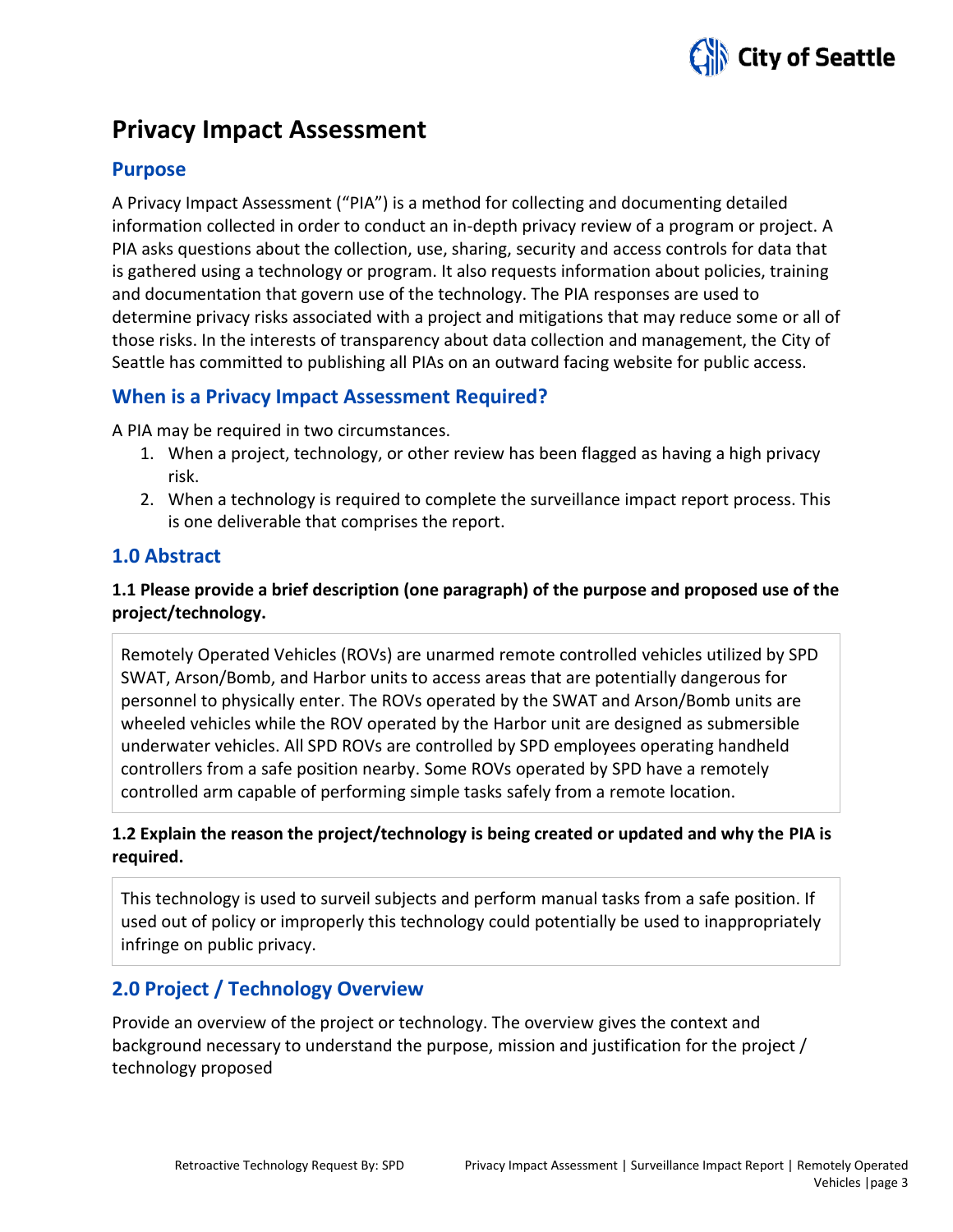

#### **2.1 Describe the benefits of the project/technology.**

The use of ROVs allows tactical units to assess potentially dangerous situations from a safe position. By entering an environment with the additional information obtained using remote cameras, or having rendered-safe a suspicious package, both SPD personnel and the subjects of the surveillance are safer.

The Harbor unit utilizes the ROVs to perform necessary underwater search and recovery functions that would not be possible with manned diving alone.

#### **2.2 Provide any data or research demonstrating anticipated benefits.**

The National Institute of Justice asserts that situational awareness in a potentially threatening situation is an essential key variable in determining when the use of force is necessary<sup>1</sup>. The term "situational awareness" was coined in the 1980s by fighter pilots to refer to the "awareness of conditions and threats in the immediate surroundings.<sup>2</sup>" Also referred to as "tactical awareness," safety for both the officer and the subject is increased when the responding officers have visual information about the event environment. Since the 1970s bomb disposal experts throughout the world have utilized remotely operated vehicles to examine and render explosive devices safe in an effort to limit the danger to themselves and others<sup>3</sup>.

Using underwater ROVs in search and recovery missions allows divers to stay safe and out of treacherous situations. In addition, the ROV can provide assistance to divers so they can complete their missions in a timely manner and reduce the time underwater<sup>4</sup>.

<sup>1</sup> <https://www.nij.gov/topics/law-enforcement/officer-safety/use-of-force/pages/welcome.aspx>

<sup>2</sup> R. Morishige, "Air combat and artificial intelligence", *Air Force Magazine*, pp. 91-93, 1985

<sup>3</sup> https://www.bbc.com/future/article/20160714-what-does-a-bomb-disposal-robot-actually-do

<sup>4</sup> Beens, Karst, "How ROVs optimist search and rescue budgeting", *H2O Drones*. 2020.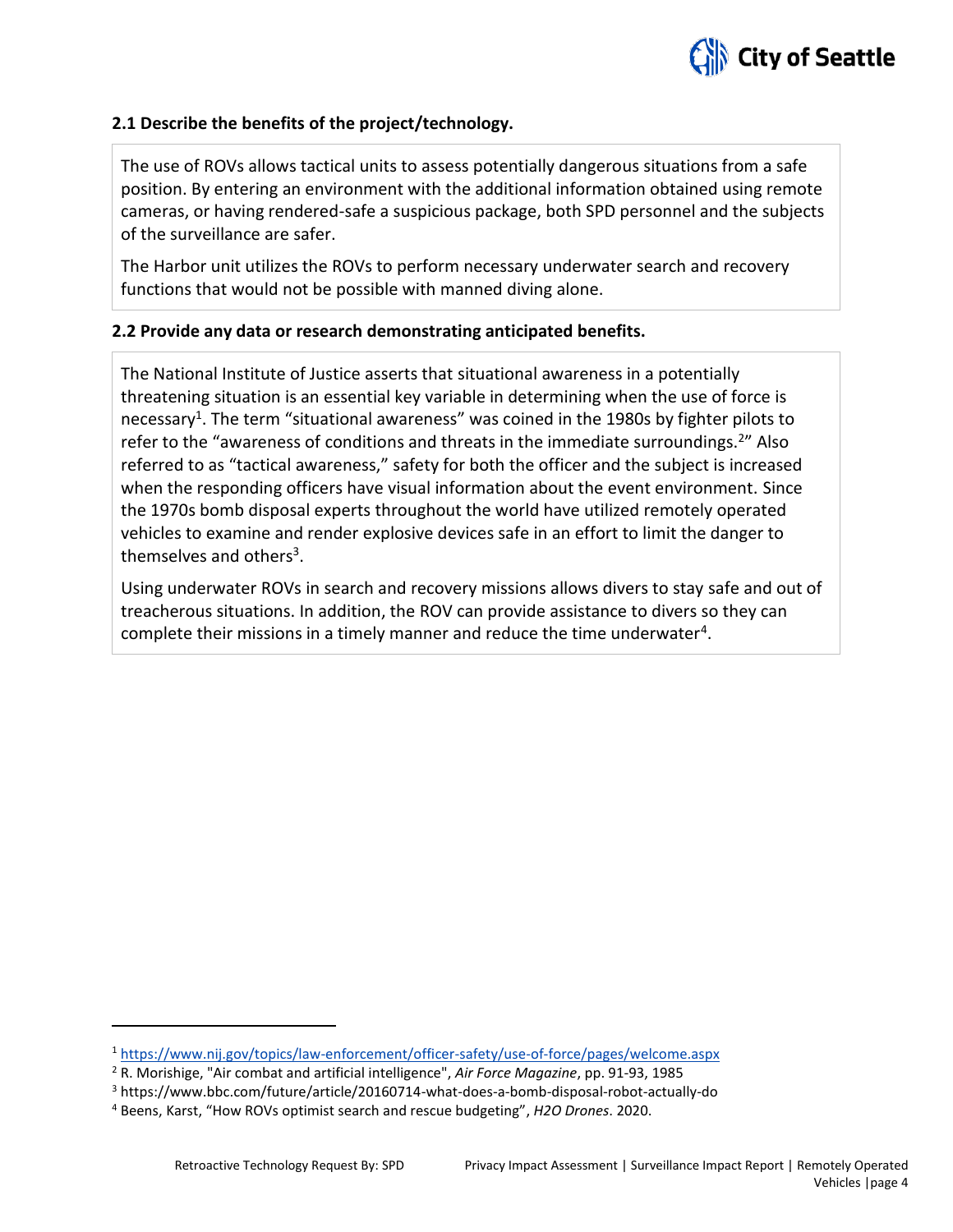

#### **2.3 Describe the technology involved.**

Three SPD units, SWAT, Arson/Bomb, and Harbor, utilize ROVs. All of these ROVs are controlled by a handheld remote-control unit which displays the images captured by the ROV mounted cameras. The Harbor ROVs also incorporate underwater sonar imaging technology.

The SWAT unit has 7 ROV's, two (2) manufactured by Robotex, four (4) manufactured by Recon Robotics, and one (1) manufactured by Tactical Electronics. The two Robotex ROVs weigh less than 50lbs and have an onboard non-recording situational awareness camera. One of the Robotex ROVs can be equipped with remotely operated articulated gripping arm capable of performing simple tasks such as lifting light objects or opening doors. The last SWAT ROV is manufactured by Tactical Electronics and is described as a "box on wheels." This ROV has no surveillance camera and is used for delivering small items between personnel without exposing them to dangerous conditions or situation.

The Arson/Bomb unit operates 5 ROVs from different manufacturers: TeleRob, Andros, ICOR, Talon, and PointMan. Each of these ROVs has a camera which transmits back to the handheld control unit. SPD does not own or utilize the available connectivity or storage devices available as add-ons for these ROVs. The Arson/Bomb ROVs have manipulator arms to remotely perform render-safe or disrupt potentially hazardous devices.

The SPD Harbor unit has 2 submersible ROV units, though one is antiquated, unused, and in storage. This older unit was manufactured by Deep Ocean Engineering and has onboard video and sonar recording capability. The active ROV utilized by the Harbor unit is manufactured by Seabotix. This unit has onboard video and sonar recording capability as well as 2 interchangeable remotely controlled articulated arms. The arms can be outfitted with either a cutting tool or a grasping claw. The video recording camera is capable of seeing approximately 10 feet in front of the ROV, depending on the clarity of the water and the depth. The sonar image can be adjusted to view up to 120 feet though the clarity of the image at that distance requires a skilled and trained individual to recognize patterns in the images.

#### **2.4 Describe how the project or use of technology relates to the department's mission.**

The mission of the Seattle Police Department is to prevent crime, enforce the law, and support quality public safety by delivering respectful, professional, and dependable police services. SPD utilizes this technology to disarm potentially hazardous devices, assess potentially dangerous situations, obtain real-time information about the situational environment, and perform underwater search and recovery operations. By doing so, SPD personnel and the subjects involved in those situations are safer.

#### **2.5 Who will be involved with the deployment and use of the project / technology?**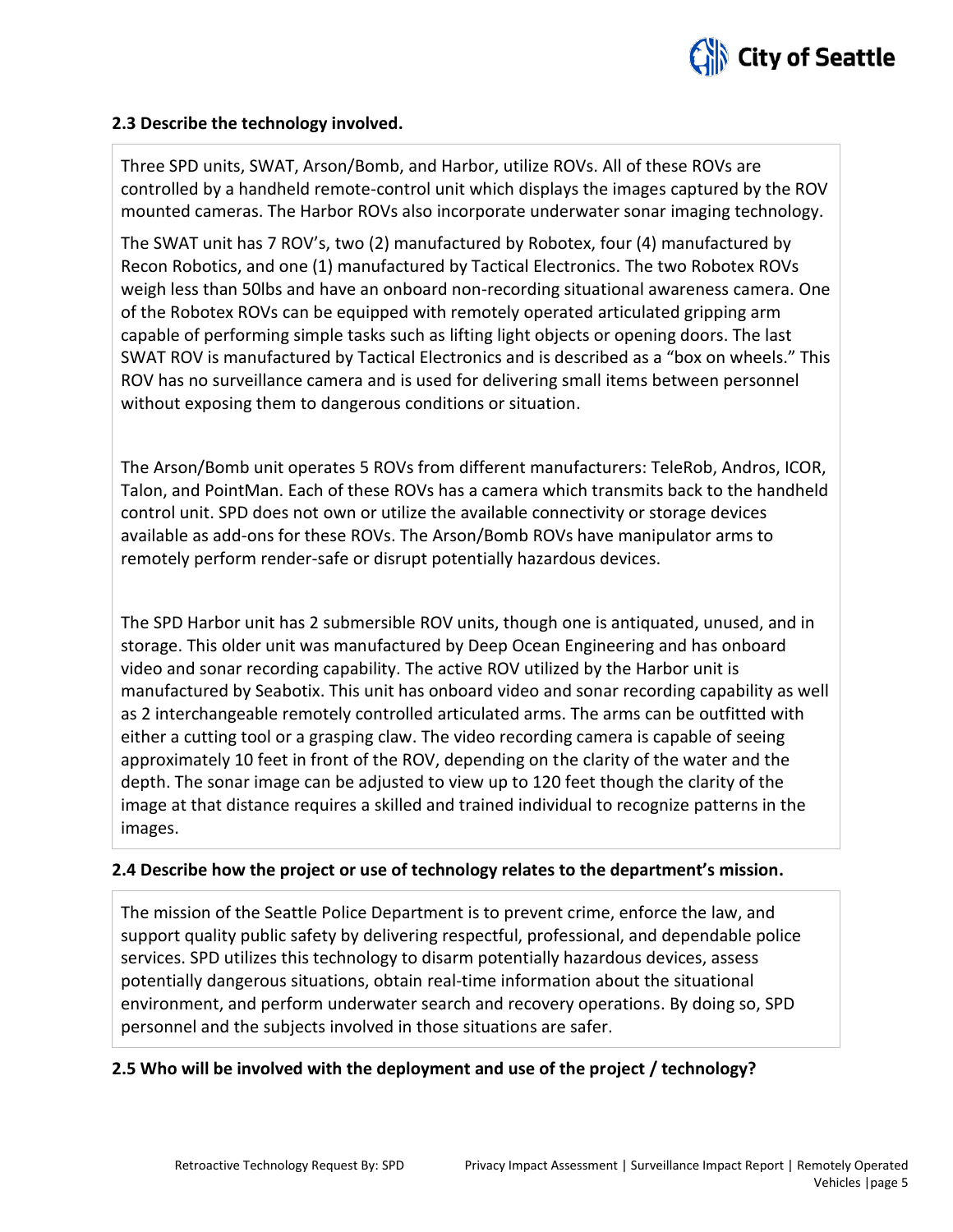

Only members of for the SPD SWAT, Arson/Bomb, and Harbor units are authorized to use this equipment.

#### **3.0 Use Governance**

Provide an outline of any rules that will govern the use of the project / technology. Please note: non-City entities contracting with the City are bound by restrictions specified in the surveillance ordinance and privacy principles and must provide written procedures for how the entity will comply with any restrictions identified.

#### **3.1 Describe the processes that are required prior to each use, or access to the technology, such as a notification, or check-in, check-out of equipment.**

Authorized members of for the SPD SWAT, Arson/Bomb, and Harbor units are given training in the appropriate use and application of these ROVs.

### **3.2 List the legal standards or conditions, if any, that must be met before the project / technology is used.**

There is no legal standard or condition for the use of these cameras in non-protected public areas, such as a hotel hallway or public waterway. However, if the use of the camera is to occur inside a protected area, such as in a person's home or property, absent exigent circumstances, or consent, a signed warrant is obtained from a judge.

#### **3.3 Describe the policies and training required of all personnel operating the project / technology, and who has access to ensure compliance with use and management policies.**

Authorized members of for the SPD SWAT, Arson/Bomb, and Harbor units are given training in the appropriate use and application of these ROVs. Unit commanders are responsible to ensure usage of the technology falls within appropriate usage.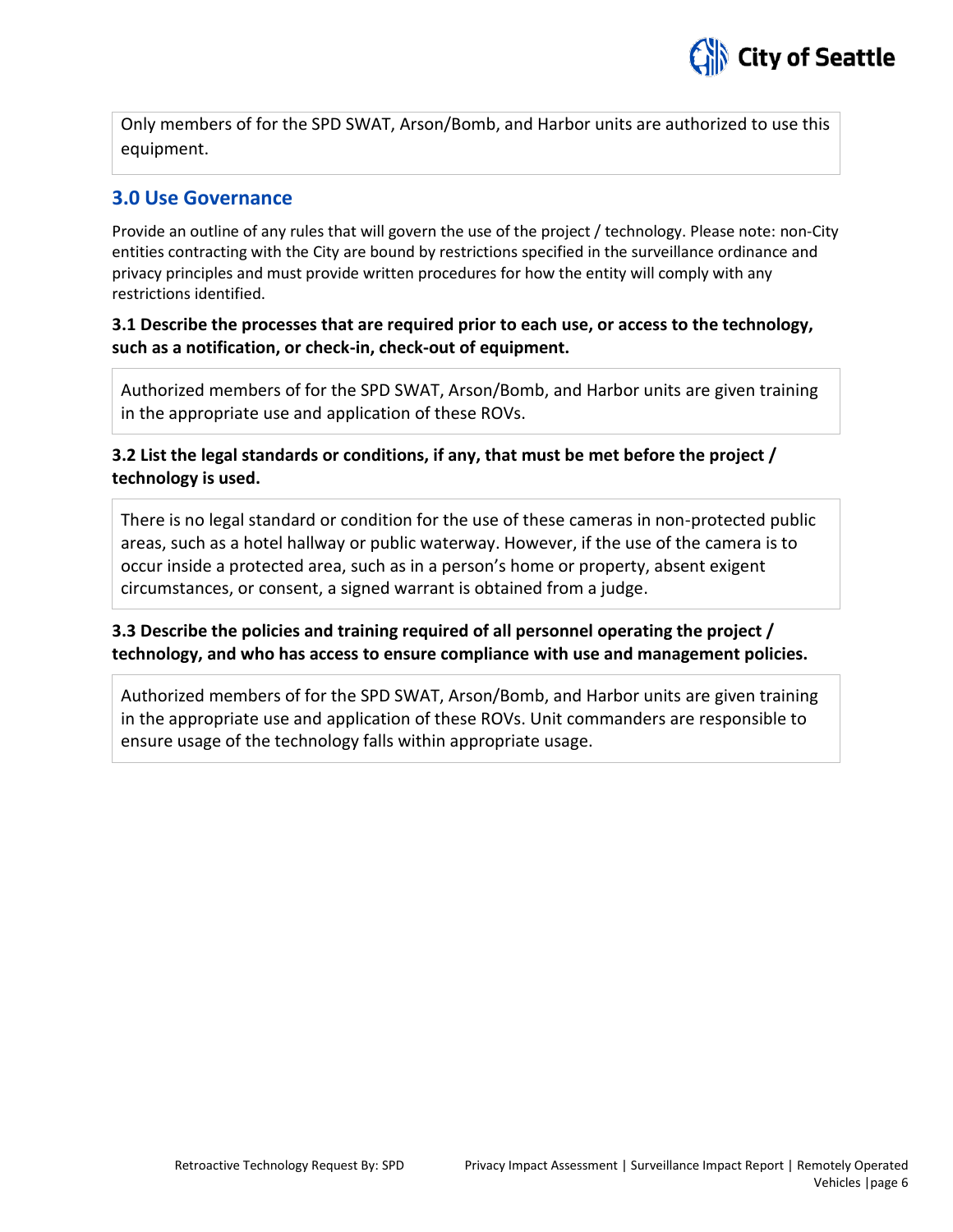

# **4.0 Data Collection and Use**

**4.1 Provide details about what information is being collected from sources other than an individual, including other IT systems, systems of record, commercial data aggregators, publicly available data and/or other City departments.**

No information is being collected from sources other than an individual, including other IT systems, systems of record, commercial data aggregators, publicly available data and/or other City departments.

#### **4.2 What measures are in place to minimize inadvertent or improper collection of data?**

No images or data are stored or retained by ROVs used by SWAT or Arson/Bomb units. The Harbor unit ROVs store video and sonar imagery captured during each deployment of the unit. Only images directly related to the specific search and recovery are manually exported from the ROV's onboard hard drive if requested by SPD detectives for follow up investigation. If such a request would be made, Harbor unit personnel would save the extracted images in the DEMS Evidence system.

#### **4.3 How and when will the project / technology be deployed or used? By whom? Who will determine when the project / technology is deployed and used?**

SPD Swat, Arson/Bomb, and Harbor units utilize this technology to disarm potentially hazardous devices, assess potentially dangerous situations, perform underwater search and recovery, and obtain real-time information about the situational environment. By doing so, SPD personnel and the subjects involved in those situations are safer.

#### **4.4 How often will the technology be in operation?**

The different types of cameras are used with varying frequency depending on the circumstances, though these three units utilize the ROVs on a regular basis.

#### **4.5 What is the permanence of the installation? Is it installed permanently, or temporarily?**

These ROVs are portable and do not remain in fixed locations.

**4.6 Is a physical object collecting data or images visible to the public? What are the markings to indicate that it is in use? What signage is used to determine department ownership and contact information?**

No images or data are stored or retained by ROVs used by SWAT or Arson/Bomb units. The Harbor unit ROVs are utilized during search and recovery operations and are not covert.

#### **4.7 How will data that is collected be accessed and by whom?**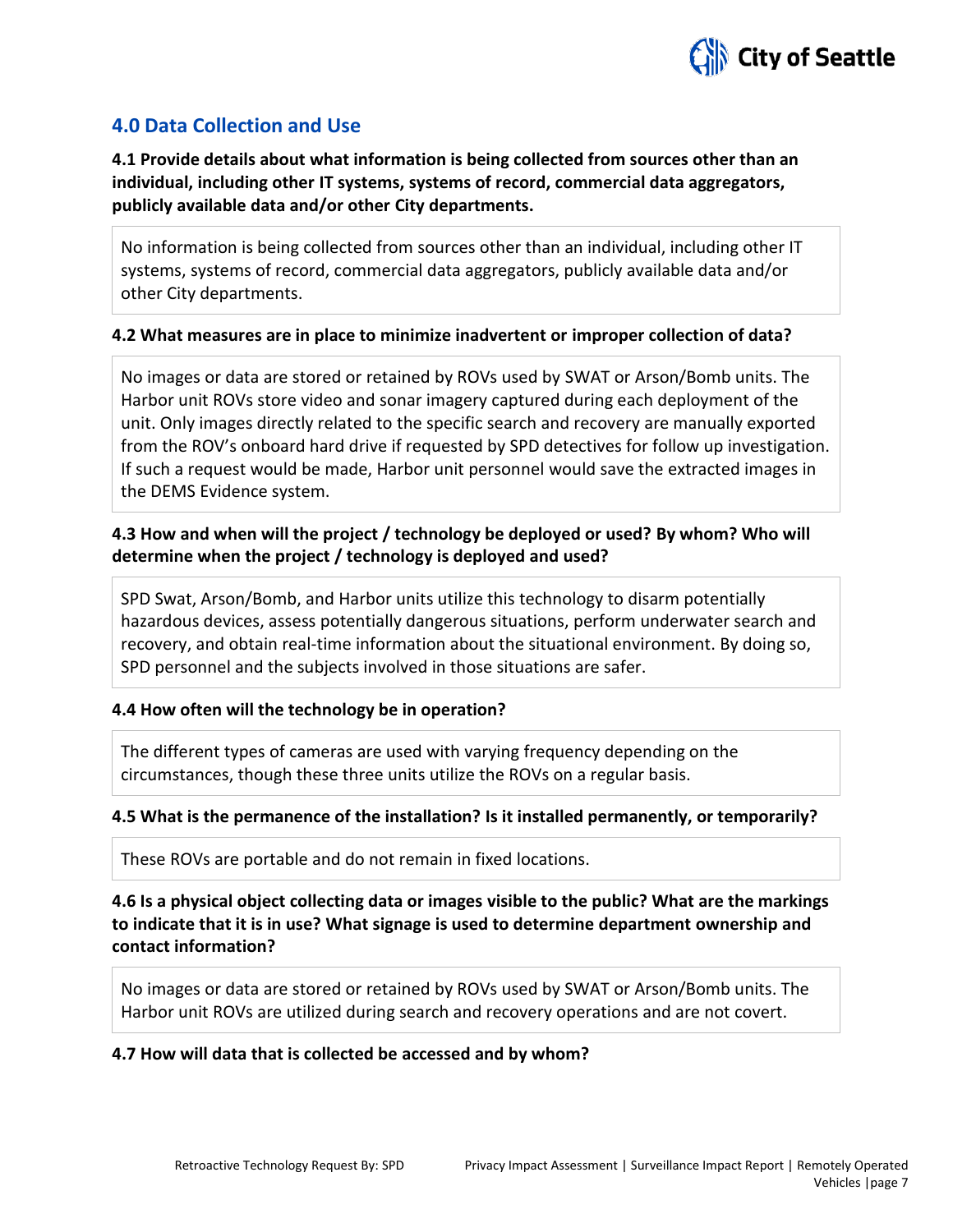

No images or data are stored or retained by ROVs used by SWAT or Arson/Bomb units. The Harbor unit ROVs store video and sonar imagery captured during each deployment of the unit. *Only images directly related to the specific search and recovery are manually exported from the ROV's onboard hard drive if requested by SPD detectives for follow up investigation. If such a request would be made, Harbor unit personnel would save the extracted images in the DEMS Evidence system.*

When the Harbor ROV is utilized in the recovery of a body, information such as water temperature, GPS location, and water depth are recorded.

# **4.8 If operated or used by another entity on behalf of the City, provide details about access, and applicable protocols.**

This technology is used only by the SWAT, Arson/Bomb, and Harbor units.

### **4.9 What are acceptable reasons for access to the equipment and/or data collected?**

They are used to assess potentially dangerous situations from a safe distance. The Harbor unit utilizes the ROV to perform underwater search and recovery operations. The video and sonar information recorded by the underwater ROV is stored in an onboard hard drive. If requested by an SPD detective for follow up investigation, specific images are exported for upload into the DEMS evidence system.

# **4.10 What safeguards are in place, for protecting data from unauthorized access (encryption, access control mechanisms, etc.) And to provide an audit trail (viewer logging, modification logging, etc.)?**

This equipment is securely stored and accessible only to the specified units for use in their operations.

# **5.0 Data Storage, Retention and Deletion**

# **5.1 How will data be securely stored?**

No images or data are stored or retained by ROVs used by SWAT or Arson/Bomb units. The Harbor unit ROVs store video and sonar imagery captured during each deployment of the unit. Only images directly related to the specific search and recovery are manually exported from the ROV's onboard hard drive if requested by SPD detectives for follow up investigation. If such a request would be made, Harbor unit personnel would save the extracted images in the DEMS Evidence system. The ROV's files are in a proprietary format, accessible only through the proprietary software loaded on a non-networked computer used only with the ROV. The information is stored only on the hard drive physically inside the ROV. This hard drive is deleted periodically when the software informs the users that it is nearing capacity.

# **5.2 How will the owner allow for departmental and other entities, to audit for compliance with legal deletion requirements?**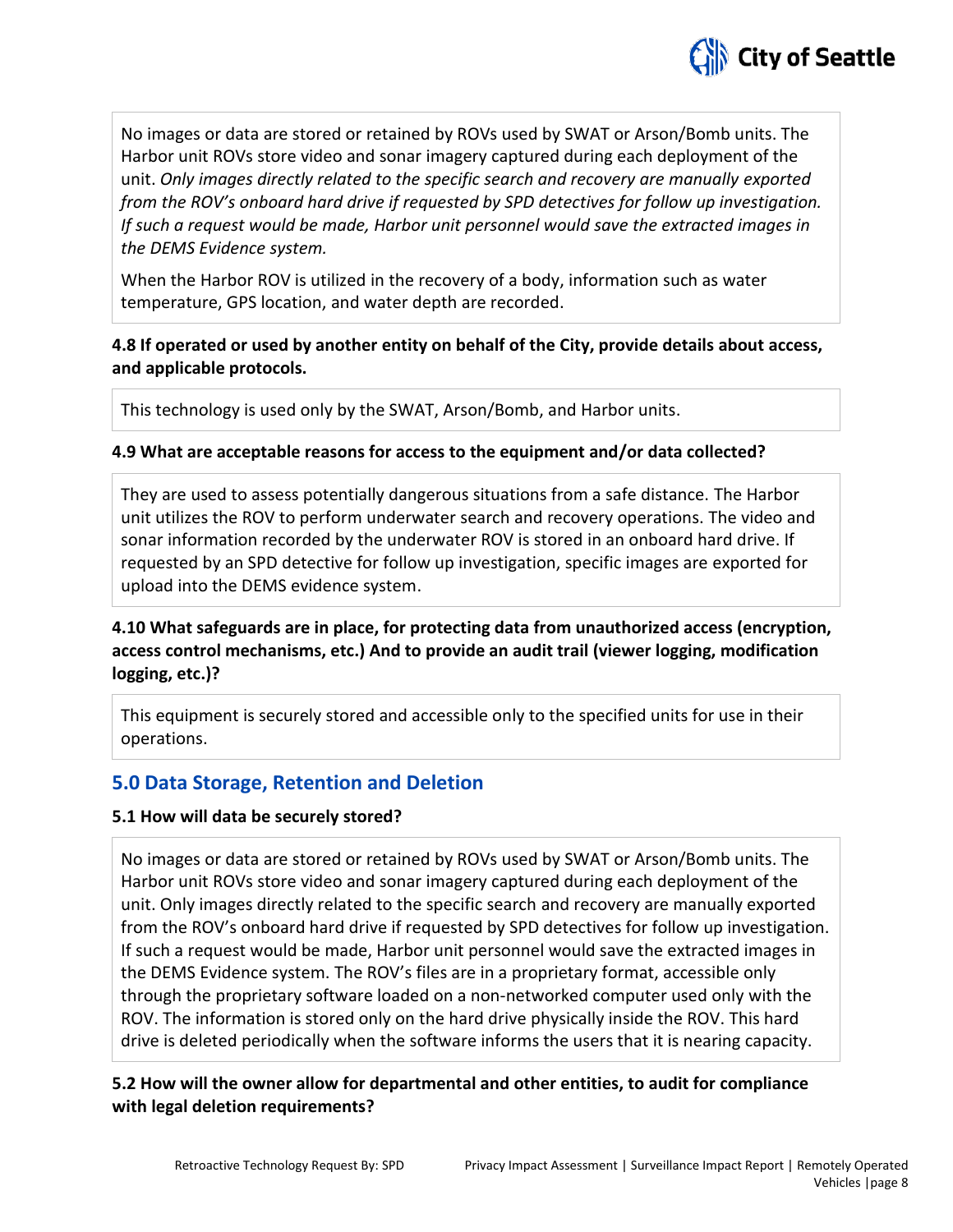

Audit, Policy & Research Section personnel can also conduct audits of all data collection software and systems. Additionally, any appropriate auditor, including the Office of Inspector General and the federal monitor can audit for compliance at any time.

#### **5.3 What measures will be used to destroy improperly collected data?**

[SPD Policy 7.010](http://www.seattle.gov/police-manual/title-7---evidence-and-property/7010---submitting-evidence) governs the submission of evidence and requires that all collected evidence be documented in a General Offense Report. Evidence is submitted to the Evidence Unit and associated with a specific GO Number and investigation.

All information must be gathered and recorded in a manner that is consistent with [SPD Policy](http://www.seattle.gov/police-manual/title-6---arrests-search-and-seizure/6060---collection-of-information-for-law-enforcement-purposes)  [6.060,](http://www.seattle.gov/police-manual/title-6---arrests-search-and-seizure/6060---collection-of-information-for-law-enforcement-purposes) such that it does not reasonably infringe upon "individual rights, liberties, and freedoms secured by the Constitution of the United States and of the State of Washington, including, among others, the freedom of speech, press, association and assembly; liberty of conscience; the exercise of religion; and the right to petition government for redress of grievances; or violate an individual's right to privacy."

All SPD employees must adhere to laws, City policy, and Department Policy [\(SPD Policy](http://www.seattle.gov/police-manual/title-5---employee-conduct/5001---standards-and-duties)  [5.001\)](http://www.seattle.gov/police-manual/title-5---employee-conduct/5001---standards-and-duties), and any employees suspected of being in violation of laws or policy or other misconduct are subject to discipline, as outlined in [SPD Policy 5.002.](http://www.seattle.gov/police-manual/title-5---employee-conduct/5002---responsibilities-of-employees-concerning-alleged-policy-violations)

### **5.4 Which specific departmental unit or individual is responsible for ensuring compliance with data retention requirements?**

Unit supervisors are responsible for ensuring compliance with data retention requirements within SPD.

SPD's Intelligence and Analysis Section reviews the audit logs and ensures compliance with all regulations and requirements.

Audit, Policy & Research Section personnel can also conduct audits of all data collection software and systems. Additionally, any appropriate auditor, including the Office of Inspector General and the federal monitor can audit for compliance at any time. Supervisors are responsible for ensuring compliance with data retention requirements within SPD.

SPD's Intelligence and Analysis Section reviews the audit logs and ensures compliance with all regulations and requirements.

Audit, Policy & Research Section personnel can also conduct audits of all data collection software and systems. Additionally, any appropriate auditor, including the Office of Inspector General and the federal monitor can audit for compliance at any time.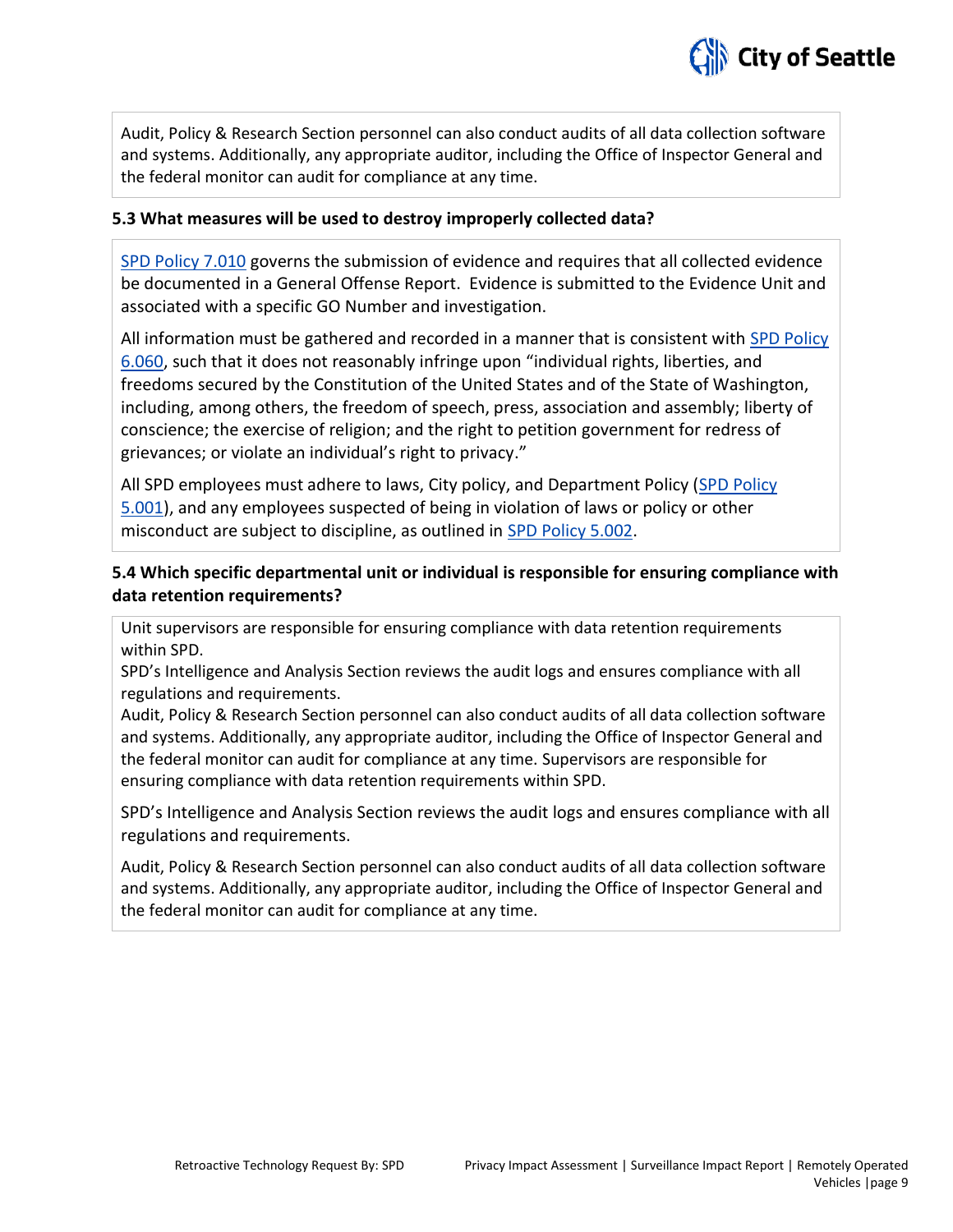

# **6.0 Data Sharing and Accuracy**

#### **6.1 Which entity or entities inside and external to the City will be data sharing partners?**

Only images directly related to the specific search and recovery are manually exported from the ROV's onboard hard drive if requested by SPD detectives for follow up investigation. If such a request would be made, Harbor unit personnel would save the extracted images in the DEMS Evidence system. When the Harbor ROV is utilized in the recovery of a body, information such as water temperature, GPS location, and water depth are recorded and shared with the Medical Examiner's Office.

No person, outside of SPD, has direct access to the ROVs or the data while it resides in the device.

Data obtained from the system may be shared outside SPD with the other agencies, entities, or individuals within legal guidelines or as required by law.

Data may be shared with outside entities in connection with criminal prosecutions:

- Seattle City Attorney's Office
- King County Prosecuting Attorney's Office
- King County Department of Public Defense
- Private Defense Attorneys
- Seattle Municipal Court
- King County Superior Court
- Similar entities where prosecution is in Federal or other State jurisdictions

Data may be made available to requesters pursuant to the Washington Public Records Act, [Chapter 42.56 RCW](http://apps.leg.wa.gov/RCW/default.aspx?cite=42.56) ("PRA"). SPD will apply applicable exemptions to the data before disclosing to a requester. Individuals have the right to inspect criminal history record information maintained by the department [\(RCW 10.97.030,](http://app.leg.wa.gov/rcw/default.aspx?cite=10.97.030) SPD [Policy 12.050\)](http://www.seattle.gov/police-manual/title-12---department-information-systems/12050---criminal-justice-information-systems). Individuals can access their own information by submitting a public disclosure request.

Pe[r SPD Policy 12.080,](http://www.seattle.gov/police-manual/title-12---department-information-systems/12080---department-records-access-inspection-and-dissemination) the Crime Records Unit is responsible for receiving, recording, and responding to requests "for General Offense Reports from other City departments and from other law enforcement agencies, as well as from insurance companies."

Discrete pieces of data collected by ROVs may be shared with other law enforcement agencies in wanted bulletins, and in connection with law enforcement investigations jointly conducted with those agencies, or in response to requests from law enforcement agencies investigating criminal activity as governed b[y SPD Policy 12.050](http://www.seattle.gov/police-manual/title-12---department-information-systems/12050---criminal-justice-information-systems) and [12.110.](http://www.seattle.gov/police-manual/title-12---department-information-systems/12110---use-of-department-e-mail-and-internet-systems) All requests for data from Federal Immigration and Customs Enforcement (ICE) authorities are referred to the Mayor's Office Legal Counsel in accordance with the Mayoral Directive, dated February 6, 2018.

SPD shares data with authorized researchers pursuant to properly execute research and confidentiality agreements as provide by [SPD Policy 12.055.](http://www.seattle.gov/police-manual/title-12---department-information-systems/12055---criminal-justice-research) This sharing may include discrete pieces of data related to specific investigative files collected by the devices.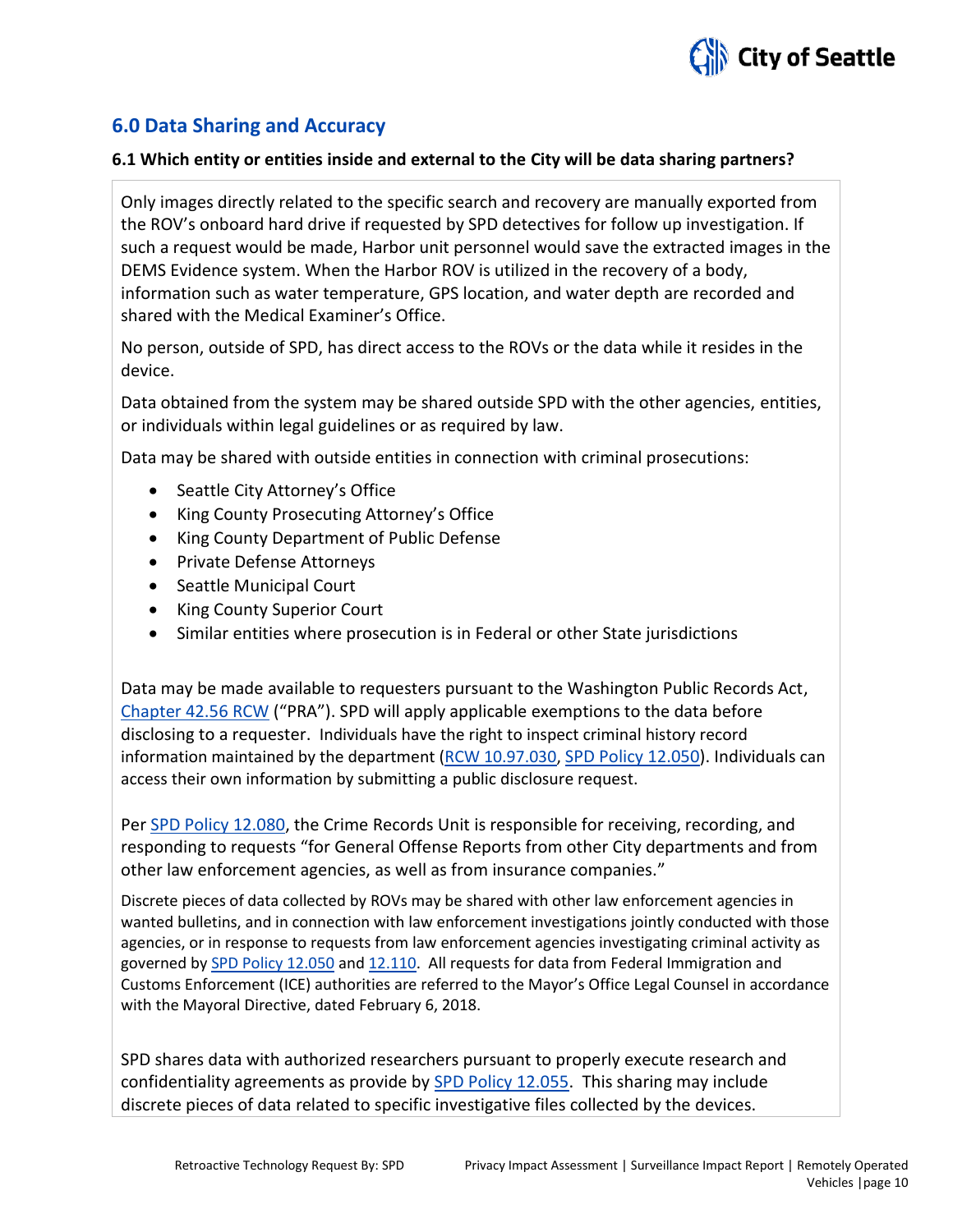

#### **6.2 Why is data sharing necessary?**

Data sharing is necessary for SPD to fulfill its mission of contributing to crime reduction by assisting in collecting evidence related to serious and/or violent criminal activity as part of investigation, and to comply with legal requirements.

#### **6.3 Are there any restrictions on non-City data use?**

Yes  $\boxtimes$  No  $\square$ 

### **6.3.1 If you answered yes, provide a copy of the department's procedures and policies for ensuring compliance with these restrictions.**

Law enforcement agencies receiving criminal history information are subject to the requirements of [28 CFR Part 20,](https://www.ecfr.gov/cgi-bin/text-idx?tpl=/ecfrbrowse/Title28/28cfr20_main_02.tpl) regulating criminal justice information systems In addition, Washington State law enforcement agencies are subject to the provisions of [WAC 446-20-260](http://apps.leg.wa.gov/wac/default.aspx?cite=446-20-260) (auditing and dissemination of criminal history record information systems), and [RCW Chapter 10.97](http://app.leg.wa.gov/rcw/default.aspx?cite=10.97) (Washington State Criminal Records Privacy Act).

Once disclosed in response to PRA request, there are no restrictions on non-City data use; however, applicable exemptions will be applied prior to disclosure to any requestor who is not authorized to receive exempt content.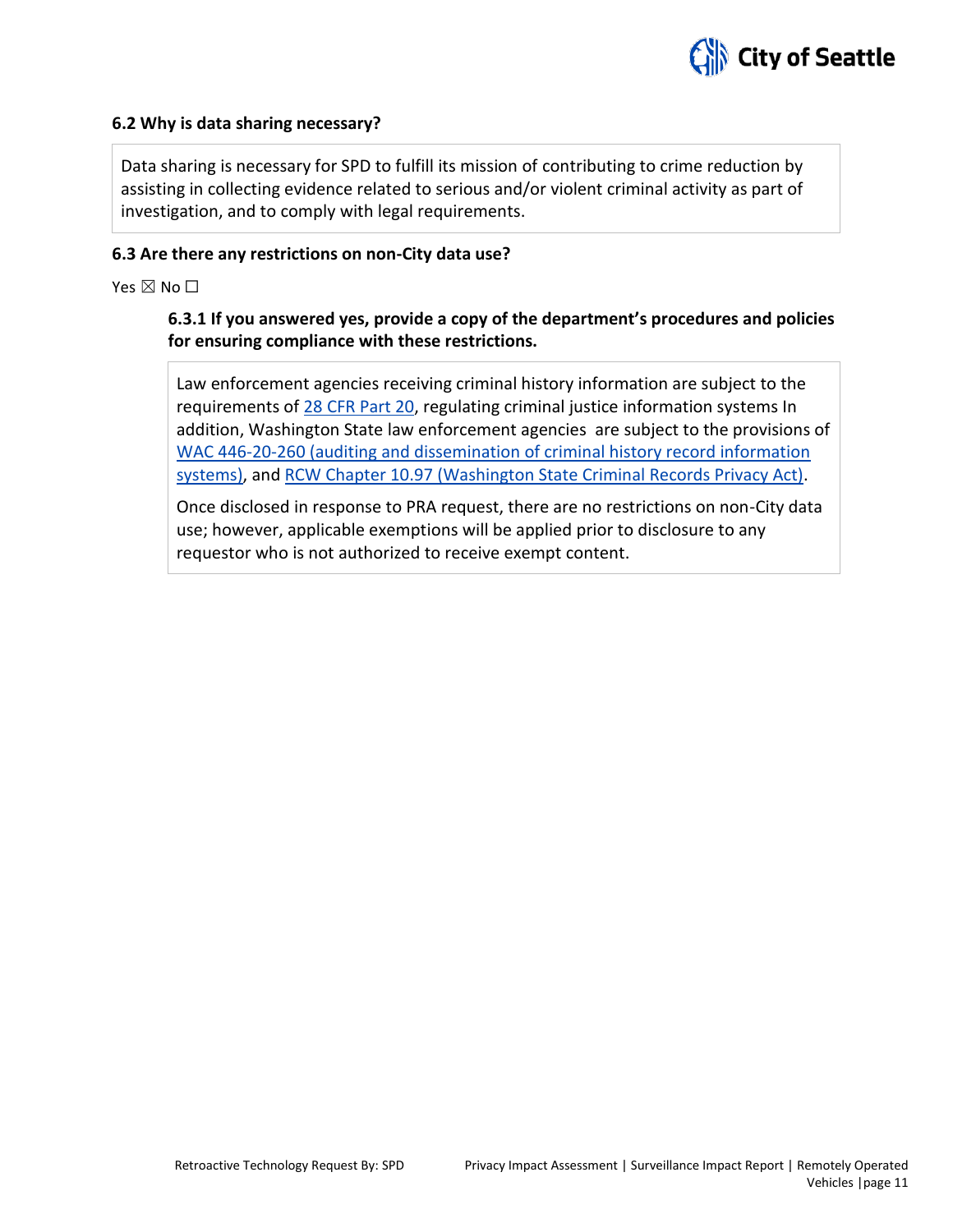

**6.4 How does the project/technology review and approve information sharing agreements, memorandums of understanding, new uses of the information, new access to the system by organizations within City of Seattle and outside agencies?**

Research agreements must meet the standards reflected in [SPD Policy 12.055.](http://www.seattle.gov/police-manual/title-12---department-information-systems/12055---criminal-justice-research) Law enforcement agencies receiving criminal history information are subject to the requirements of [28 CFR Part 20.](https://www.ecfr.gov/cgi-bin/text-idx?tpl=/ecfrbrowse/Title28/28cfr20_main_02.tpl) In addition, Washington State law enforcement agencies are subject to the provisions of [WAC 446-20-260,](http://apps.leg.wa.gov/wac/default.aspx?cite=446-20-260) and [RCW Chapter 10.97.](http://app.leg.wa.gov/rcw/default.aspx?cite=10.97)

## **6.5 Explain how the project/technology checks the accuracy of the information collected. If accuracy is not checked, please explain why.**

No images or data are stored or retained by ROVs used by SWAT or Arson/Bomb units. The Harbor ROVs do not check for accuracy, as they are simply capturing a live video and sonar imagery. They are not interpreting or otherwise, analyzing any data they collect.

**6.6 Describe any procedures that allow individuals to access their information and correct inaccurate or erroneous information.**

N/A

# **7.0 Legal Obligations, Risks and Compliance**

**7.1 What specific legal authorities and/or agreements permit and define the collection of information by the project/technology?**

When ROVs will be utilized in protected areas, such as inside a home, the SPD unit obtains a signed warrant.

# **7.2 Describe what privacy training is provided to users either generally or specifically relevant to the project/technology.**

The SWAT, Arson/Bomb, and Harbor unit personnel are trained on the proper use of the ROVs utilized by their unit.

# **7.3 Given the specific data elements collected, describe the privacy risks identified and for each risk, explain how it was mitigated. Specific risks may be inherent in the sources or methods of collection, or the quality or quantity of information included.**

Because the units require a signed warrant before utilizing this technology in protected areas, they have mitigated the risk of improper viewing of the protected areas.

**7.4 Is there any aspect of the project/technology that might cause concern by giving the appearance to the public of privacy intrusion or misuse of personal information?**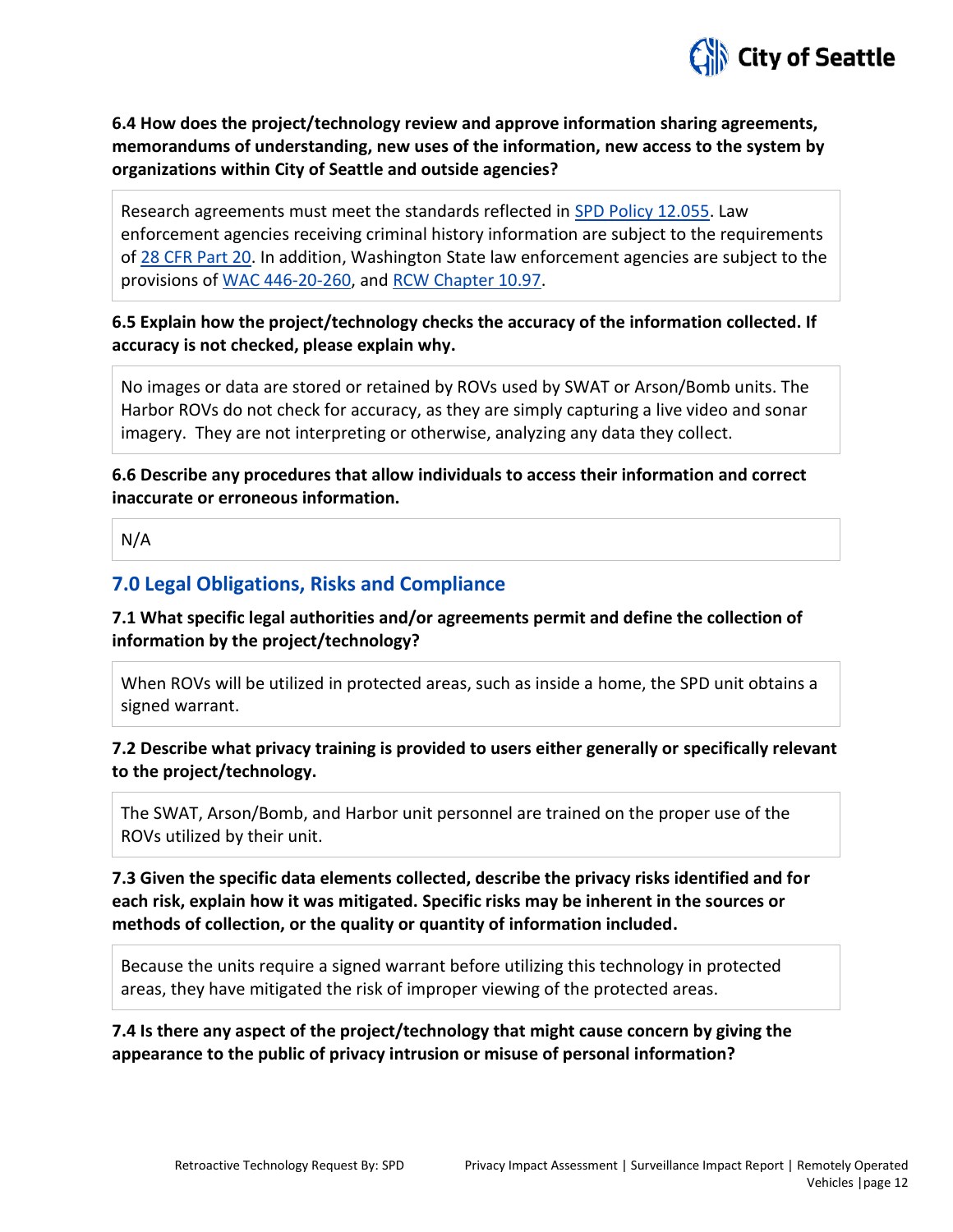

The nature of this type of technology does cause concern by giving the appearance to the public of privacy intrusion or misuse. It may appear to the public that this technology will be used to surveil public spaces, particularly near places of worship or during public gatherings. While the cameras mounted on ROVs have the capability to surveil the public in this manner, they are not utilized by SPD in this manner. No information, images, or audio are recorded by any of the SWAT or Arson/Bomb ROVs. Additionally, there is concern by members of the public that police ROVs and "robots" operate autonomously or use machine learning or other algorithmic processes which may unfairly police underprivileged or underrepresented communities. The ROVs which are utilized by SPD are not autonomous and do not use machine learning or other algorithmic processes. They are all operated by SPD personnel from safe positions in the locations where the ROVs are deployed.

# **8.0 Monitoring and Enforcement**

### **8.1 Describe how the project/technology maintains a record of any disclosures outside of the department.**

No images or data are stored or retained by any ROV used by SWAT or Arson/Bomb. When ROVs will be utilized in protected areas, such as inside a home, the SPD unit obtains a signed warrant. Per [SPD Policy 12.080,](http://www.seattle.gov/police-manual/title-12---department-information-systems/12080---department-records-access-inspection-and-dissemination) the Crime Records Unit is responsible to receive and record all requests "for General Offense Reports from other City departments and from other law enforcement agencies, as well as from insurance companies."

Any requests for public disclosure are logged by SPD's Public Disclosure Unit. Any action taken, and data released subsequently, is then tracked through the request log. Responses to Public Disclosure Requests, including responsive records provided to a requestor, are retained by SPD for two years after the request is completed.

# **8.2 What auditing measures are in place to safeguard the information, and policies that pertain to them, as well as who has access to the audit data? Explain whether the project/technology conducts self-audits, third party audits or reviews.**

No images or data are stored or retained by any ROV used by SWAT or Arson/Bomb units. When ROVs will be utilized in protected areas, such as inside a home, the SPD unit obtains a signed warrant. Information on the use of warranted technologies is available to the Office of the Inspector General, and the federal monitor at any time.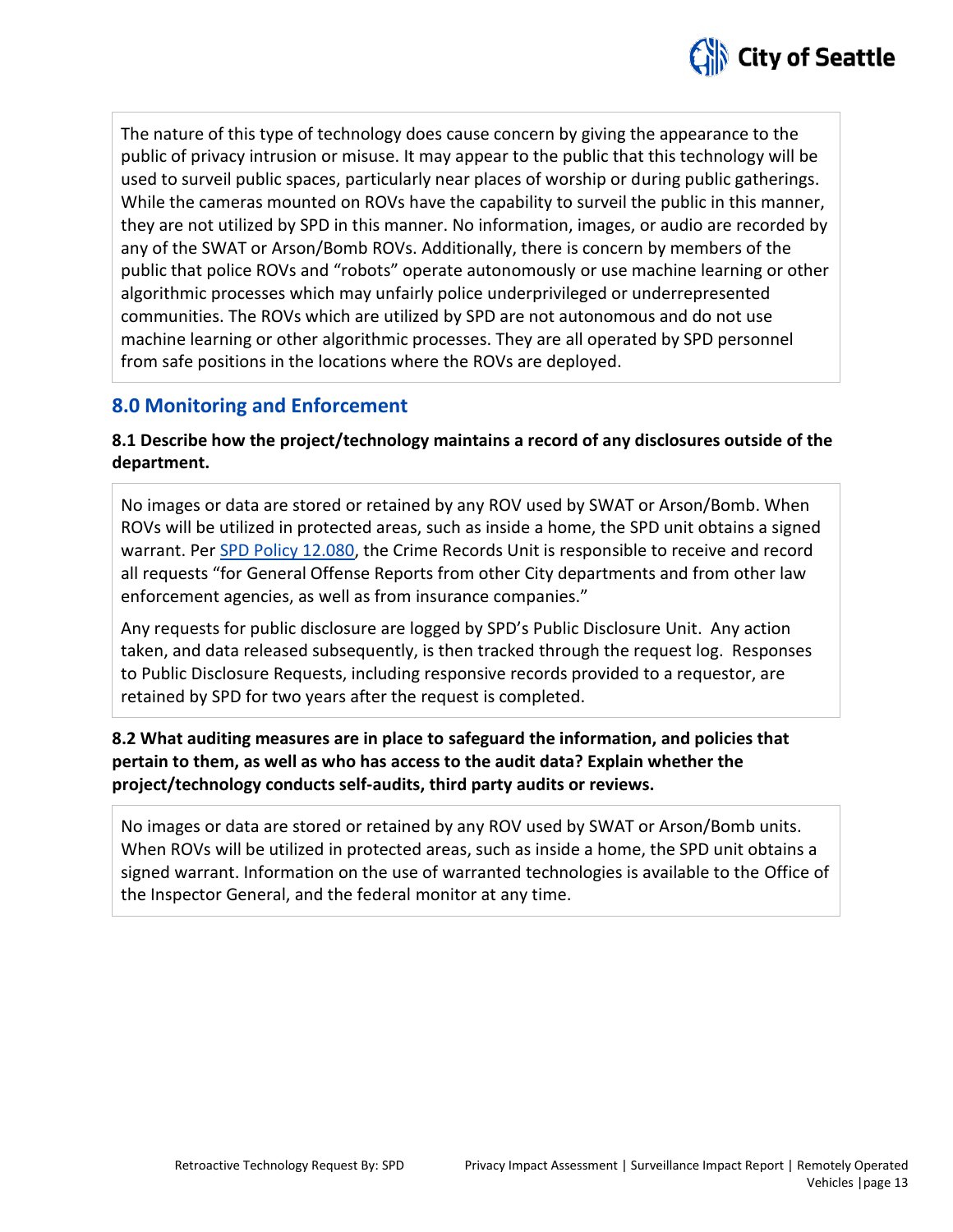# **Financial Information**

# **Purpose**

This section provides a description of the fiscal impact of the surveillance technology, as required by the surveillance ordinance.

# **1.0 Fiscal Impact**

Provide a description of the fiscal impact of the project/technology by answering the questions below.

# **1.1 Current or potential sources of funding: initial acquisition costs.**

| Date of initial<br>acquisition | Date of go<br>live | Direct initial<br>acquisition<br>cost | Professional<br>services for<br>acquisition | Other<br>acquisition<br>costs | Initial<br>acquisition<br>funding<br>source                   |
|--------------------------------|--------------------|---------------------------------------|---------------------------------------------|-------------------------------|---------------------------------------------------------------|
| 03/2021                        |                    | \$65,622                              |                                             |                               | SPD Budget                                                    |
| 12/2020                        |                    | \$340,652                             |                                             |                               | Grant funds<br>\$261,429,<br>Foundation<br>Match<br>\$115,854 |
| 02/2016                        |                    | \$34,839                              |                                             |                               | SPD Budget                                                    |
| 04/2013                        |                    | \$67,504                              |                                             |                               | FFY11 SHSP<br>grant                                           |
| 04/2013                        |                    | \$129,383                             |                                             |                               | FFY11 SHSP<br>grant                                           |
| 12/2012                        |                    | \$13,950                              |                                             |                               | FFY10 SHSP<br>grant                                           |

Current  $\boxtimes$  potential  $\Box$ 

Notes:

Some ROV equipment was purchased prior to current records

# **1.2 Current or potential sources of funding: on-going operating costs, including maintenance, licensing, personnel, legal/compliance use auditing, data retention and security costs.**

#### Current  $\boxtimes$  notential  $\Box$

| Annual<br>maintenance and<br>licensing | Legal/compliance,<br>audit, data<br>retention and<br>other security<br>costs | Department<br>overhead | IT overhead | Annual funding<br>source |
|----------------------------------------|------------------------------------------------------------------------------|------------------------|-------------|--------------------------|
| \$1200                                 |                                                                              |                        |             | SPD Budget               |

Notes: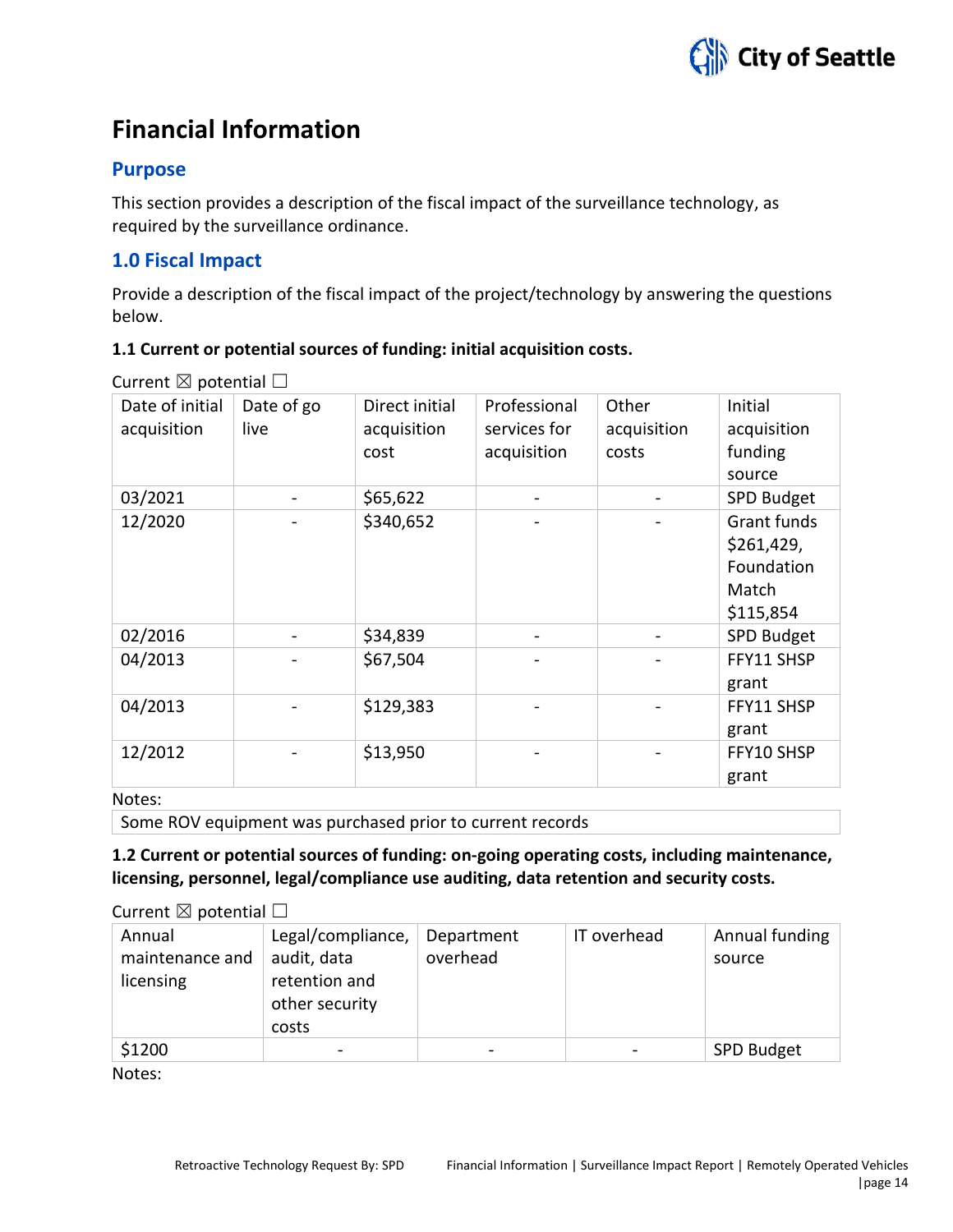

Annual costs include licenses for workstation software and maintenance such as replacement batteries.

#### **1.3 Cost savings potential through use of the technology**

N/A

**1.4 Current or potential sources of funding including subsidies or free products offered by vendors or governmental entities**

N/A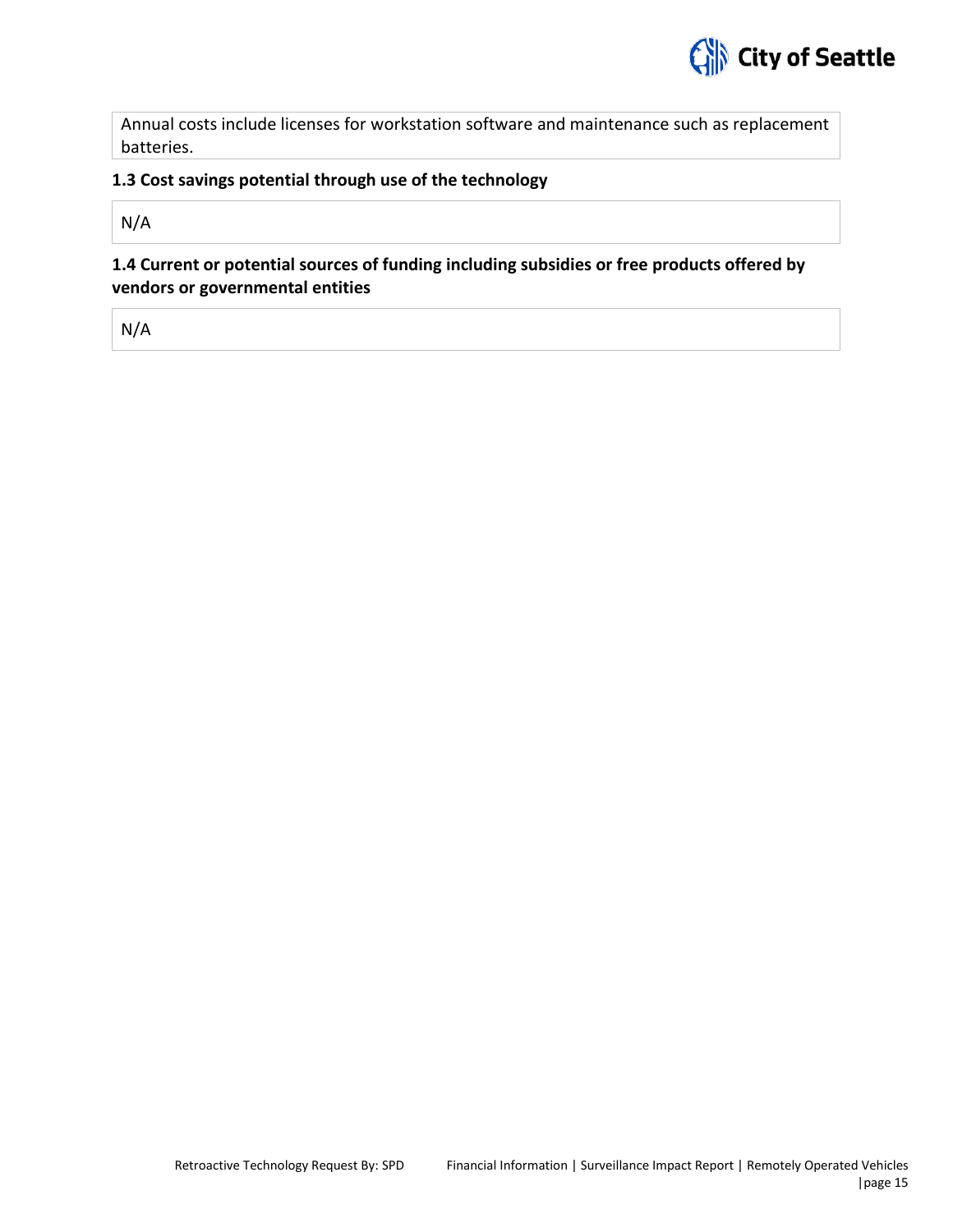

# **Expertise and References**

# **Purpose**

The following information is provided to ensure that Council has a group of experts to reference while reviewing the completed surveillance impact report ("SIR"). Any individuals or agencies referenced must be made aware ahead of publication that their information has been included. All materials must be available for Council to access or review, without requiring additional purchase or contract.

# **1.0 Other Government References**

Please list any other government bodies that have implemented this technology and can speak to the implementation of this technology.

| Agency, municipality, etc. | Primary contact | Description of current use |
|----------------------------|-----------------|----------------------------|
| -                          |                 |                            |

# **2.0 Academics, Consultants, and Other Experts**

Please list any experts in the technology under consideration, or in the technical completion of the service or function the technology is responsible for.

| Agency, municipality, etc. | Primary contact | Description of current use |
|----------------------------|-----------------|----------------------------|
| $\qquad \qquad$            |                 |                            |

# **3.0 White Papers or Other Documents**

Please list any authoritative publication, report or guide that is relevant to the use of this technology or this type of technology.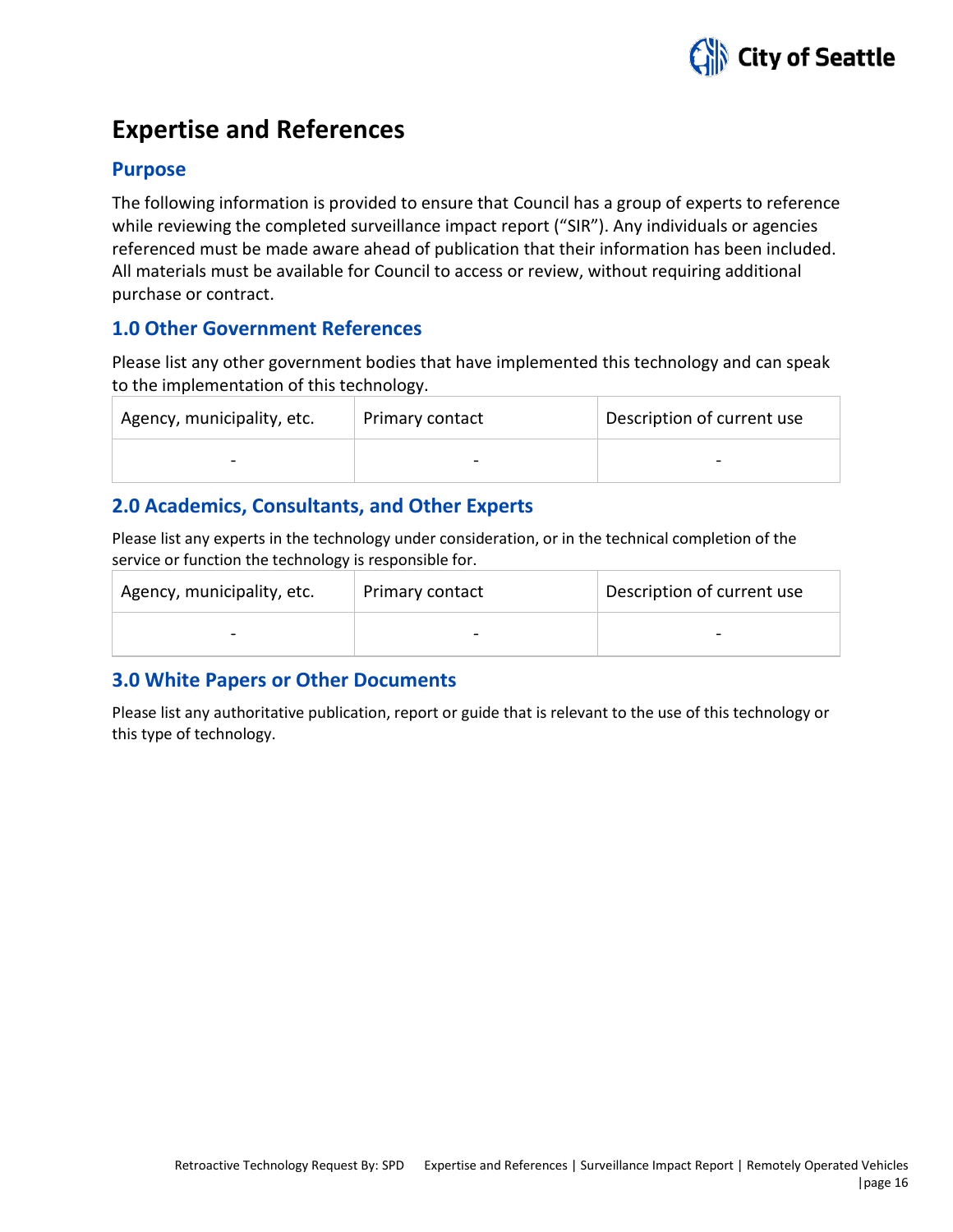

| Title                                                          | Publication                                                       | Link                                                                                        |
|----------------------------------------------------------------|-------------------------------------------------------------------|---------------------------------------------------------------------------------------------|
| What<br>does a<br>bomb<br>disposal<br>robot<br>actually<br>do? | BBC.com                                                           | https://www.bbc.com/future/article/20160714-what-does-a-<br>bomb-disposal-robot-actually-do |
| "Video for<br><b>SWAT</b><br>Operation<br>s''                  | Law and<br>Order, The<br>Magazine<br>for Police<br>Manageme<br>nt | http://www.hendonpub.com/resources/article archive/results/det<br>ails?id=3589              |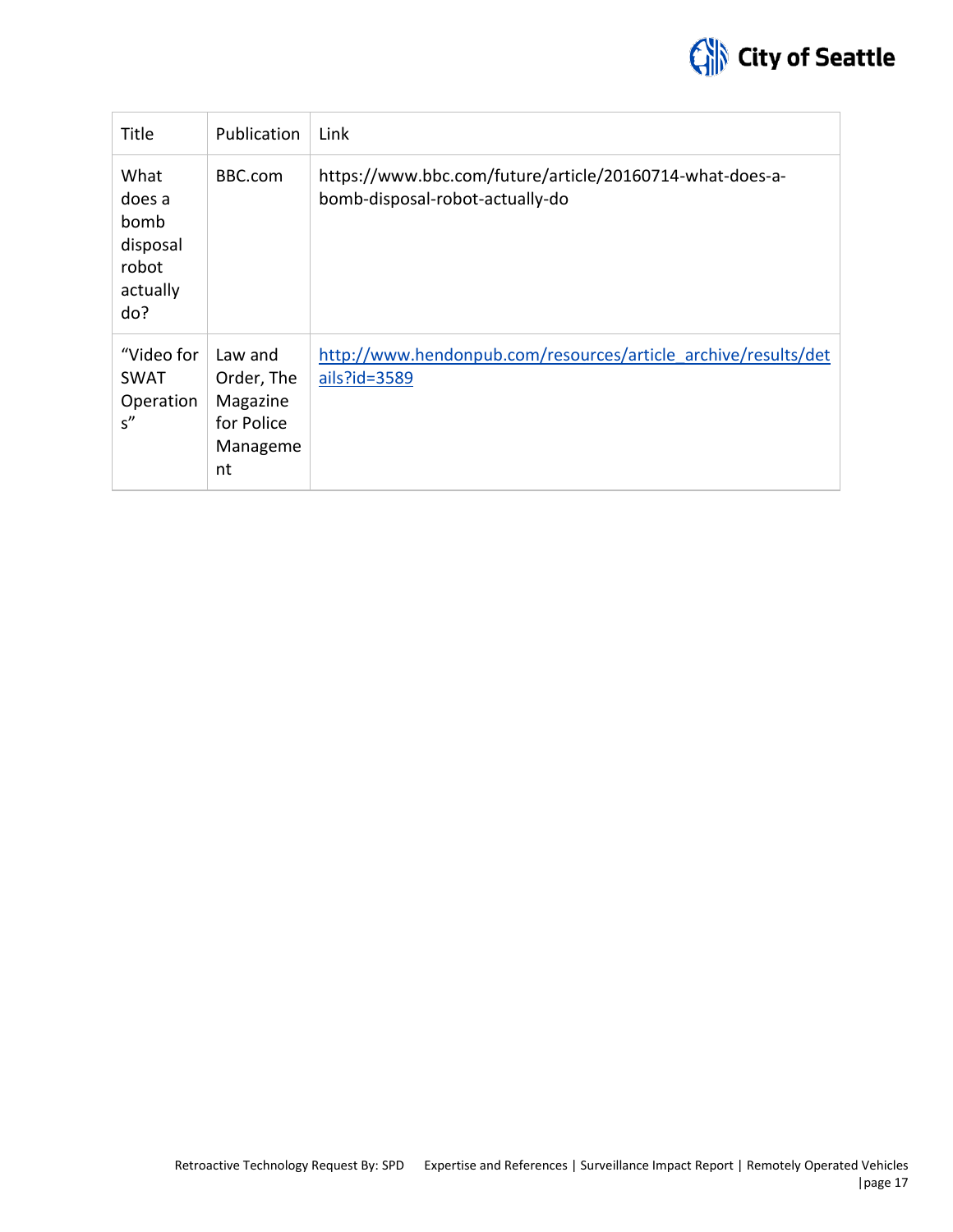

# **Racial Equity Toolkit ("RET") and engagement for public comment worksheet**

# **Purpose**

Departments submitting a SIR are required to complete an adapted version of the Racial Equity Toolkit ("RET") in order to:

- Provide a framework for the mindful completion of the SIR in a way that is sensitive to the historic exclusion of vulnerable and historically underrepresented communities. Particularly, to inform the public engagement efforts departments will complete as part of the surveillance impact report.
- Highlight and mitigate any impacts on racial equity from the adoption and the use of the technology.
- Highlight and mitigate any disparate impacts on individuals or vulnerable communities.
- Fulfill the public engagement requirements of the surveillance impact report.

# **Adaptation of the RET for Surveillance Impact Reports**

The RET was adapted for the specific use by the Seattle Information Technology Departments' ("Seattle IT") Privacy Team, the Office of Civil Rights ("OCR"), and Change Team members from Seattle IT, Seattle City Light, Seattle Fire Department, Seattle Police Department, and Seattle Department of Transportation.

# **Racial Equity Toolkit Overview**

The vision of the Seattle Race and Social Justice Initiative ("RSJI") is to eliminate racial inequity in the community. To do this requires ending individual racism, institutional racism and structural racism. The RET lays out a process and a set of questions to guide the development, implementation and evaluation of policies, initiatives, programs, and budget issues to address the impacts on racial equity.

# **1.0 Set Outcomes**

# **1.1. Seattle City Council has defined the following inclusion criteria in the surveillance ordinance, and they serve as important touchstones for the risks departments are being asked to resolve and/or mitigate. Which of the following inclusion criteria apply to this technology?**

 $\Box$  The technology disparately impacts disadvantaged groups.

 $\square$  There is a high likelihood that personally identifiable information will be shared with non-City entities that will use the data for a purpose other than providing the City with a contractually agreed-upon service.

 $\Box$  The technology collects data that is personally identifiable even if obscured, de-identified, or anonymized after collection.

 $\boxtimes$  The technology raises reasonable concerns about impacts to civil liberty, freedom of speech or association, racial equity, or social justice.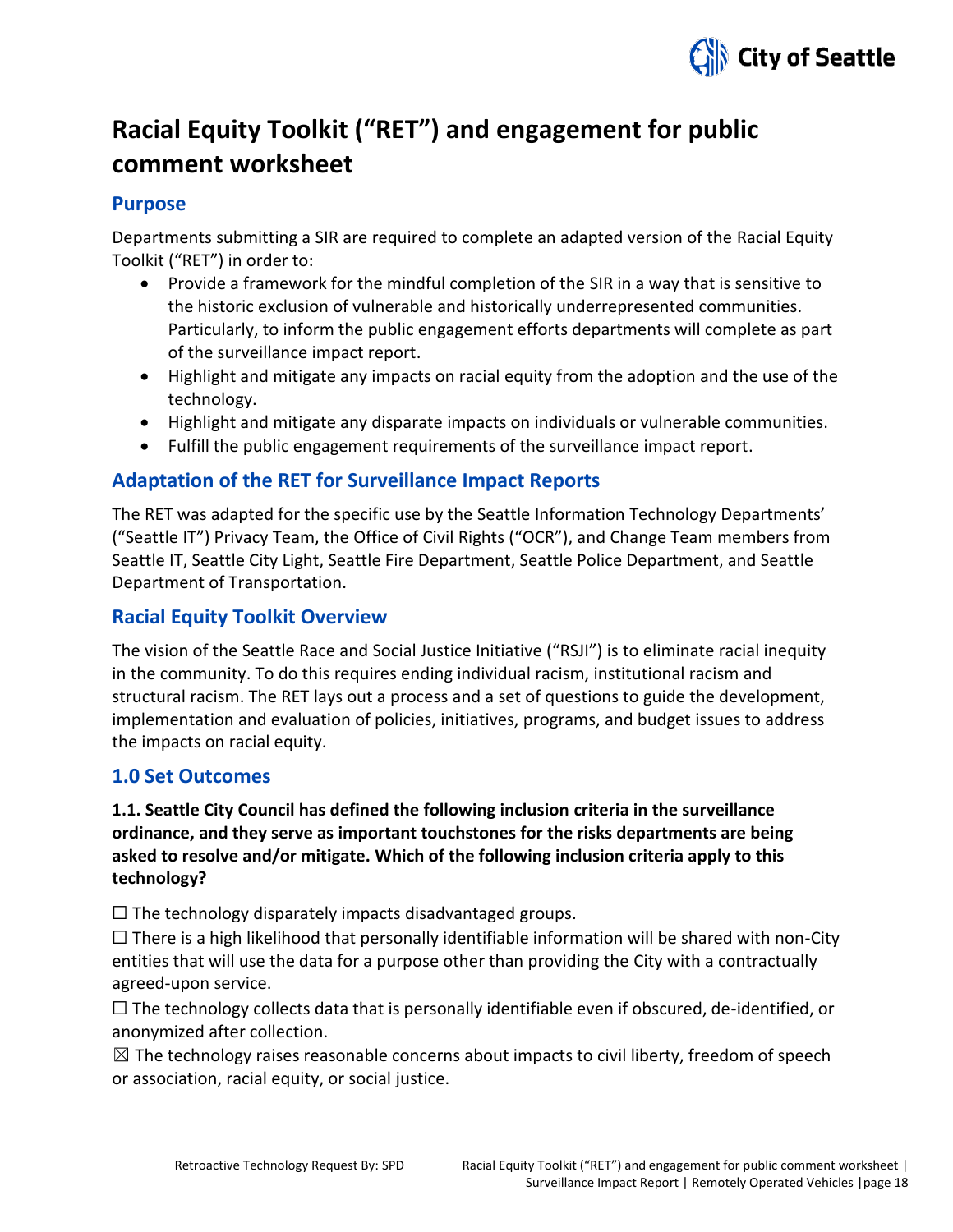

### **1.2 What are the potential impacts on civil liberties through the implementation of this technology? How is the department mitigating these risks?**

The potential that innocent members of the community would fall under surveillance by covert use of ROVs by the SPD is mitigated in two ways. First, the usage of this equipment is situational, and the ROVs are used during events in which the SWAT, Arson/Bomb, and Harbor units responds to calls for police service. Where the ROVs are utilized in non-public areas a signed warrant is obtained prior to their use. Second, no images, data, or audio is recorded by the SWAT or Arson/Bomb ROVs. The images captured by the underwater Harbor ROVs are not likely to impact civil liberties.

# **1.3 What are the risks for racial or ethnicity-based bias through each use or deployment of this technology? How is the department mitigating these risks?**

Include a description of any issues that may arise such as algorithmic bias or the possibility for ethnic bias to emerge in people and/or system decision-making.

The mission of the Seattle Police Department is to prevent crime, enforce the law, and support quality public safety by delivering respectful, professional and dependable police services. [SPD Policy 5.140](http://www.seattle.gov/police-manual/title-5---employee-conduct/5140---bias-free-policing) forbids bias-based policing and outlines processes for reporting and documenting any suspected bias-based behavior, as well as accountability measures. The use of this technology does not enhance the risks of racial or ethnicity-based bias.

#### **1.4 Where in the City is the technology used or deployed?**

 $\boxtimes$  all Seattle neighborhoods

| <b>Ballard</b>                | Northwest                            |
|-------------------------------|--------------------------------------|
| Belltown                      | $\Box$ Madison Park / Madison Valley |
| <b>Beacon Hill</b>            | $\Box$ Magnolia                      |
| Capitol Hill                  | Rainier Beach                        |
| $\Box$ Central District       | $\Box$ Ravenna / Laurelhurst         |
| $\Box$ Columbia City          | $\Box$ South Lake Union / Eastlake   |
| Delridge<br>ப                 | $\Box$ Southeast                     |
| $\Box$ First Hill             | $\Box$ Southwest                     |
| $\Box$ Georgetown             | $\Box$ South Park                    |
| $\Box$ Greenwood / Phinney    | $\Box$ Wallingford / Fremont         |
| <b>International District</b> | West Seattle                         |
| $\Box$ Interbay               | $\Box$ King county (outside Seattle) |
| <b>North</b>                  | Outside King County.                 |
| <b>Northeast</b>              |                                      |

If possible, please include any maps or visualizations of historical deployments / use.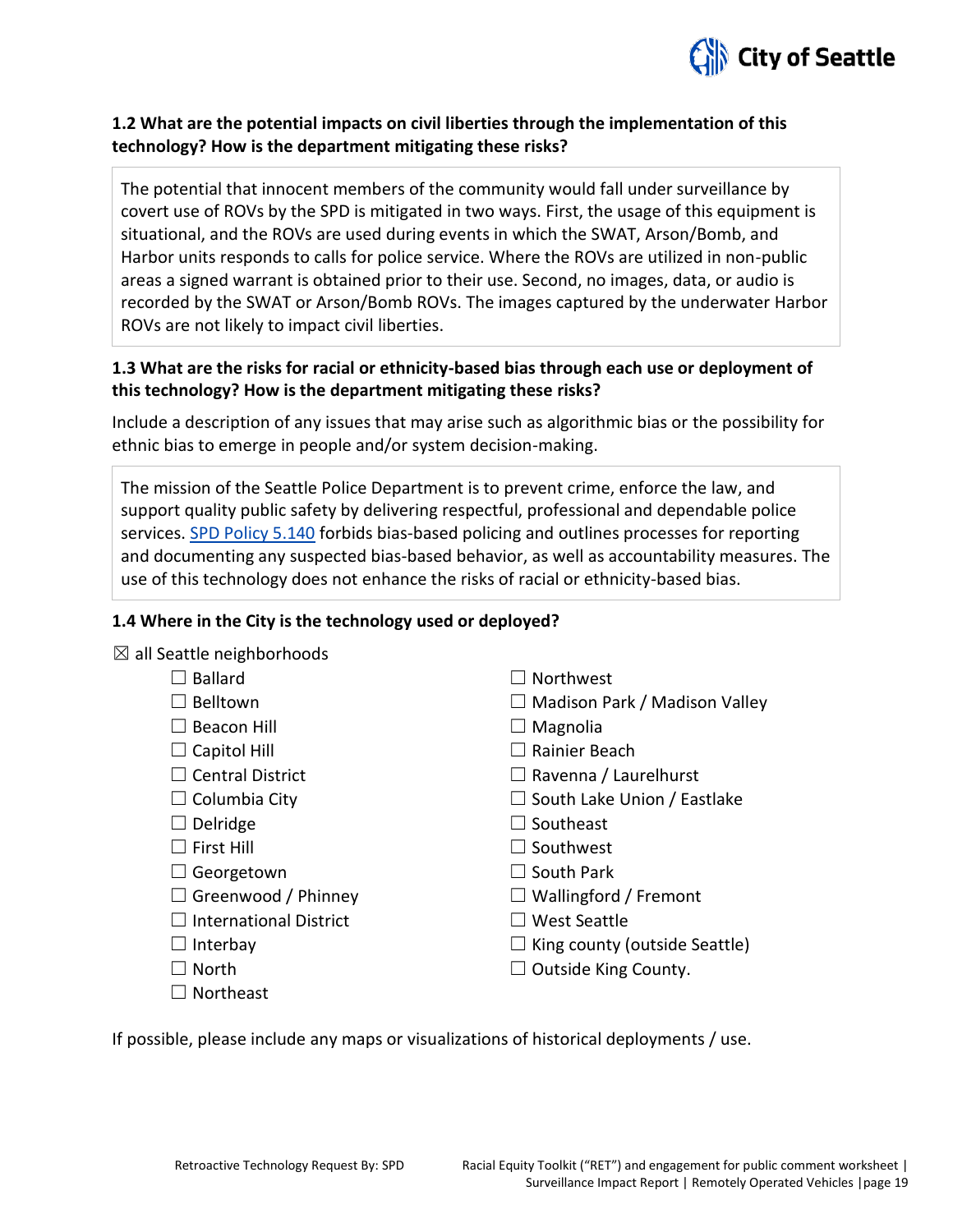

If possible, please include any maps or visualizations of historical deployments / use here.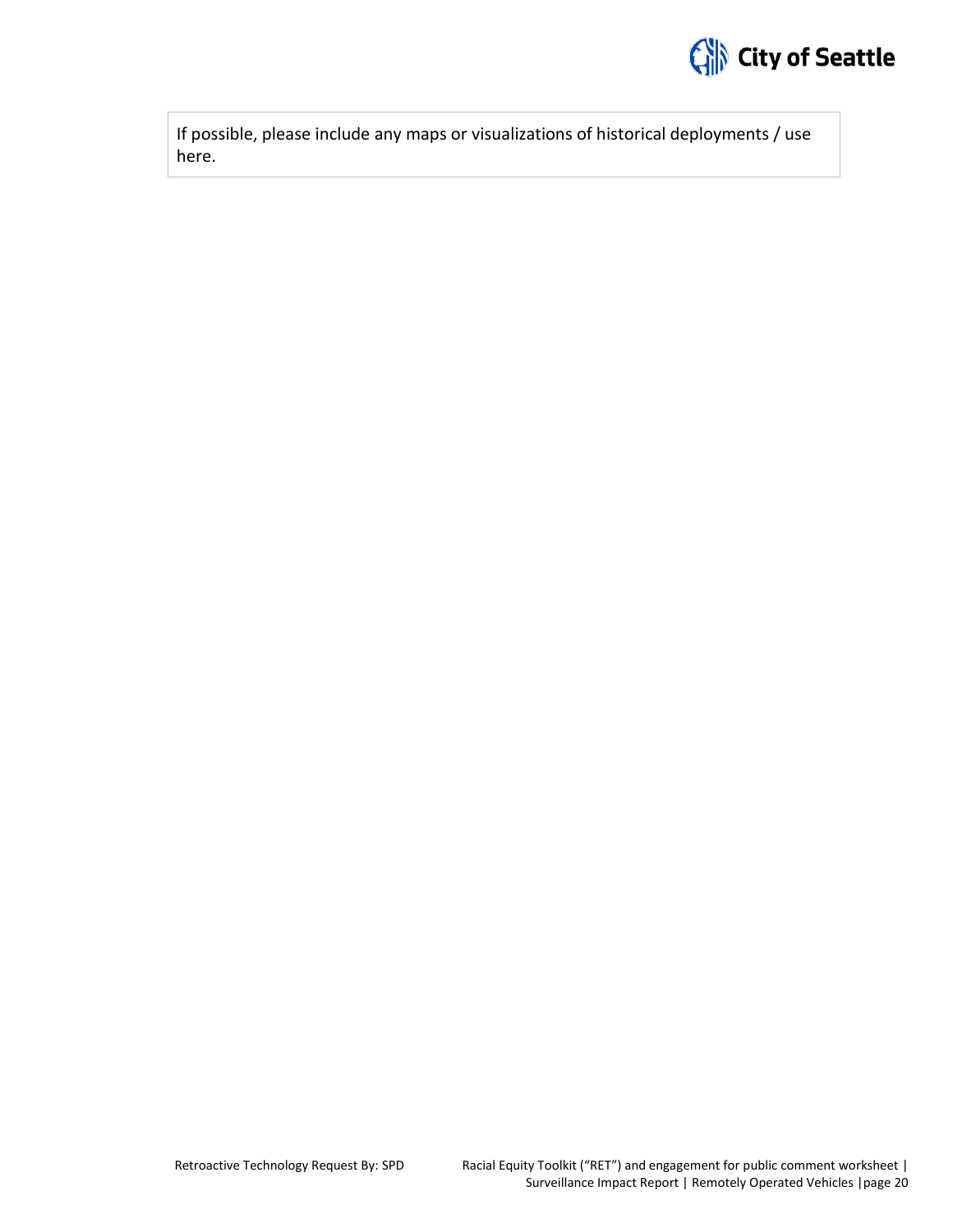

## **1.4.1 What are the racial demographics of those living in this area or impacted by these issues?**

City of Seattle demographics: White - 69.5%; Black or African American - 7.9%; Amer. Indian & Alaska Native - 0.8%; Asian - 13.8%; Native Hawaiian & Pacific Islander - 0.4; Other race - 2.4%; Two or more races - 5.1%; Hispanic or Latino ethnicity (of any race): 6.6%; Persons of color: 33.7%.

King County demographics: White  $-70.1\%$ ; Black or African American  $-6.7\%$ ; American Indian & Alaskan Native – 1.1%; Asian, Native Hawaiian, Pacific Islander – 17.2%; Hispanic or Latino (of any race) – 9.4%

# **1.4.2 How does the Department to ensure diverse neighborhoods, communities, or individuals are not specifically targeted through the use or deployment of this technology?**

The decision to use ROVs is made on a case-by-case basis. SPD does not deploy these devices proactively, but rather as a result of a call for service or pre-planned operation in response to a specific action. These devices allow officers to monitor a subject or watch an area of concern from a position of safety and distance or to render-safe a potentially dangerous device. Absent exigent circumstances, or consent, a signed warrant is obtained prior to the use of this technology in any protected area.

## **1.5 How do decisions around data sharing have the potential for disparate impact on historically targeted communities? What is the department doing to mitigate those risks?**

The Aspen Institute on Community Change defines structural racism as "…public policies, institutional practices, cultural representations and other norms [which] work in various, often reinforcing ways to perpetuate racial group inequity." Data sharing has the potential to be a contributing factor to structural racism and thus creating a disparate impact on historically targeted communities. In an effort to mitigate this possibility, SPD has established policies regarding the dissemination of data in connection with criminal prosecutions, Washington Public Records Act (Chapter 42.56 RCW), and other authorized researchers.

Further, SPD Policy 5.140 forbids bias-based policing and outlines processes for reporting and documenting any suspected bias-based behavior, as well as accountability measures.

No images, data, or audio is recorded by the SWAT or Arson/Bomb ROVs. The images captured by the underwater Harbor ROVs are not likely to impact civil liberties and have no potential for disparate impact.

**1.6 How do decisions around data storage and retention have the potential for disparate impact on historically targeted communities? What is the department doing to mitigate those risks?**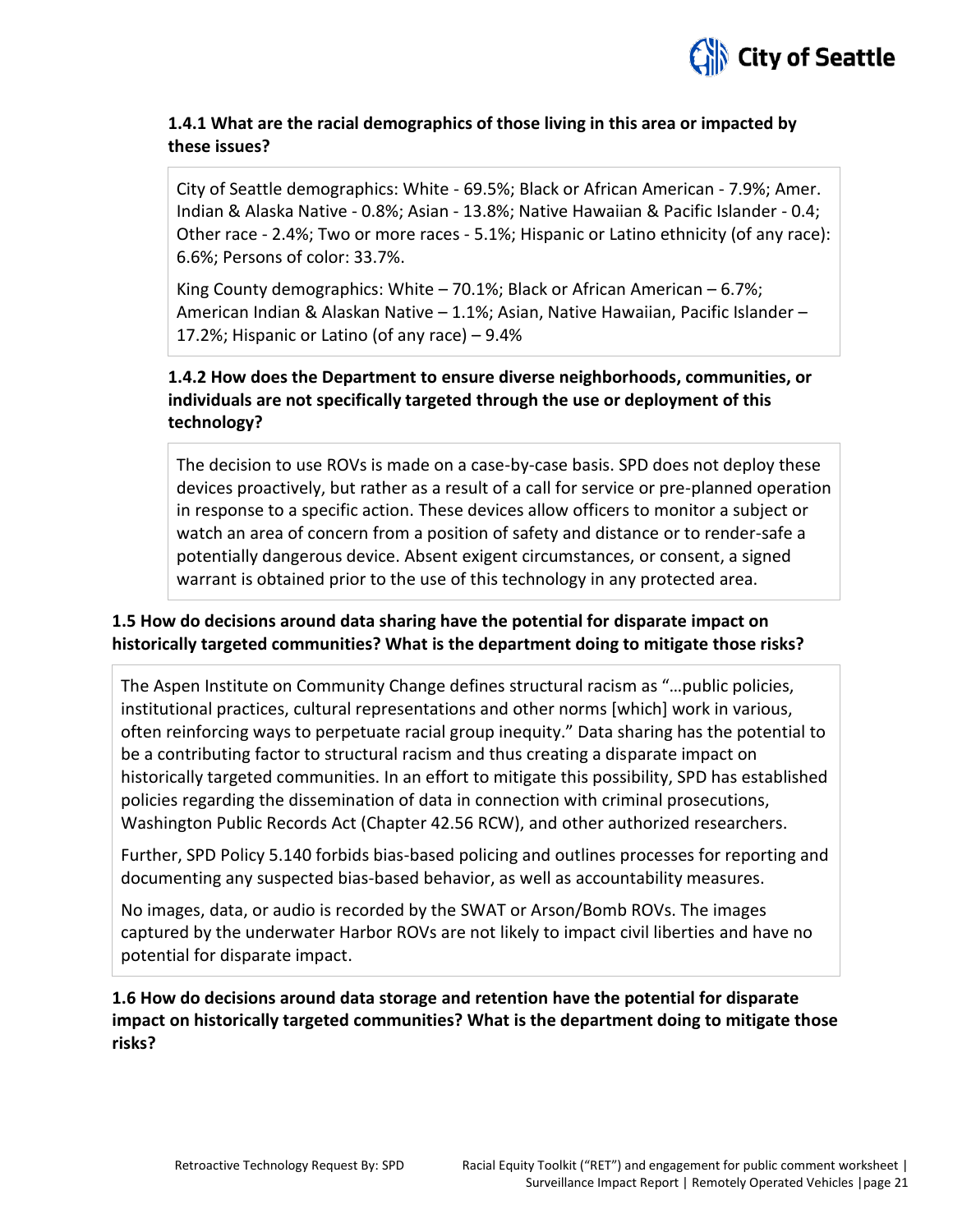

Like decisions around data sharing, data storage and retention have similar potential for disparate impact on historically targeted communities. SPD Policy 5.140 forbids bias-based policing and outlines processes for reporting and documenting any suspected bias-based behavior, as well as accountability measures.

# **1.7 What are potential unintended consequences (both negative and positive potential impact)? What proactive steps can you / have you taken to ensure these consequences do not occur.**

The most important unintended possible consequence related to the continued utilization of the ROVs is the possibility that the civil rights of individuals may be compromised by unlawful surveillance. No images, data, or audio is recorded by the SWAT or Arson/Bomb ROVs. The images captured by the underwater Harbor ROVs are not likely to impact civil liberties and have no potential for disparate impact.

# **2.0 Public Outreach**

#### **2.1 Organizations who received a personal invitation to participate.**

Please include a list of all organizations specifically invited to provide feedback on this technology.

#### **2.1 Scheduled public meeting(s).**

Meeting notes, sign-in sheets, all comments received, and questions from the public will be included in Appendix B, C, D, E, F, G, H and I. Comment analysis will be summarized in section 3.0 Public Comment Analysis.

| Location                  |  |
|---------------------------|--|
| <b>Time</b>               |  |
| Capacity                  |  |
| <b>Link to URL Invite</b> |  |

#### **2.2 Scheduled focus Group Meeting(s)**

Meeting 1

| Community<br>Engaged |  |
|----------------------|--|
| Date                 |  |

Meeting 2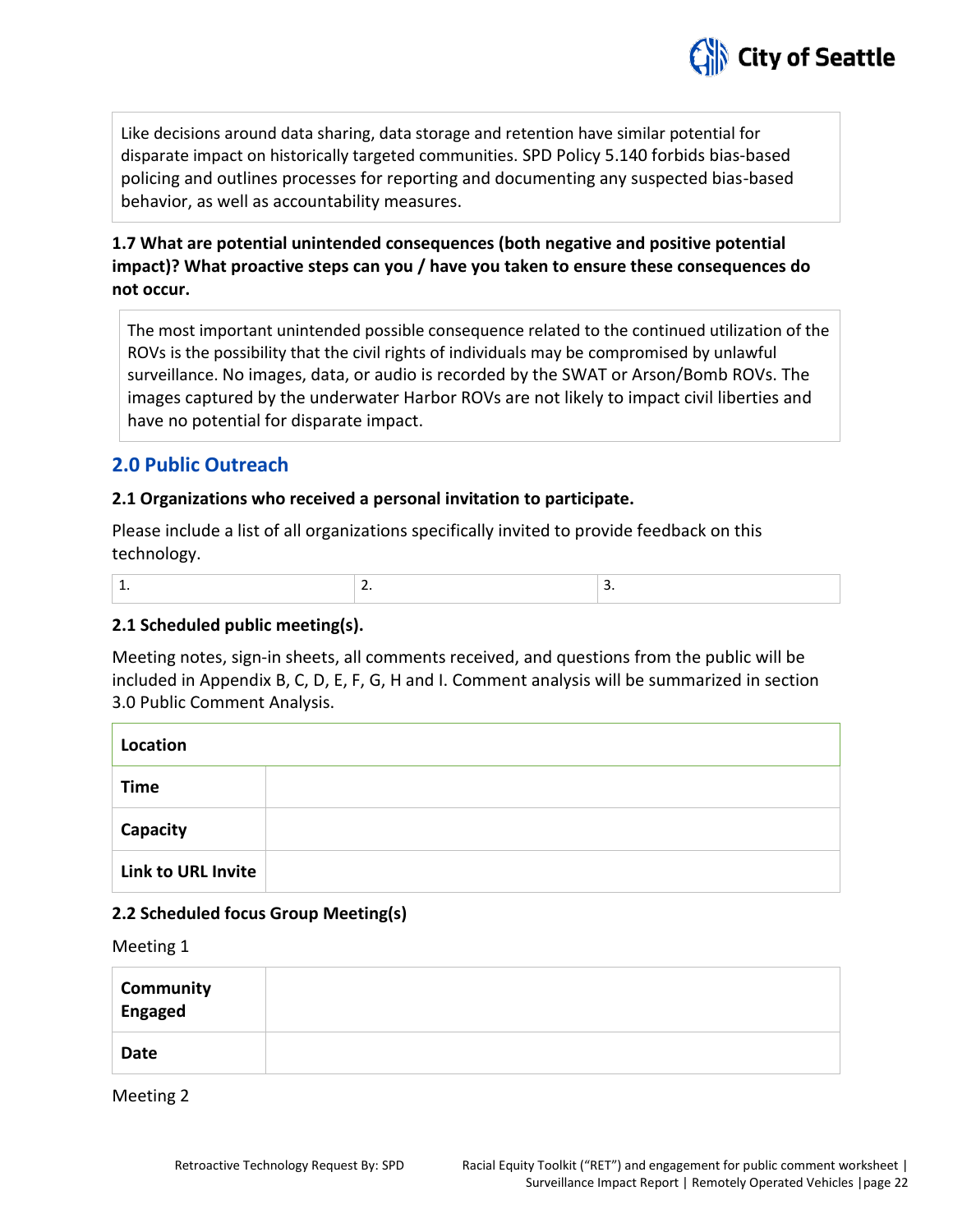

| Community<br>Engaged |  |
|----------------------|--|
| Date                 |  |

# **3.0 Public Comment Analysis**

This section will be completed after the public comment period has been completed on [DATE] by Privacy Office staff.

#### **3.1 Summary of Response Volume**

Dashboard of respondent demographics.

#### **3.2 Question One: What concerns, if any, do you have about the use of this technology?**

Dashboard of respondent demographics.

#### **3.3 Question Two: What value, if any, do you see in the use of this technology?**

Dashboard of respondent demographics.

#### **3.4 Question Three: What would you want City leadership to consider when making a decision about the use of this technology?**

Dashboard of respondent demographics.

#### **3.5 Question Four: General response to the technology.**

Dashboard of respondent demographics.

#### **3.5 General Surveillance Comments**

These are comments received that are not particular to any technology currently under review.

Dashboard of respondent demographics.

# **4.0 Response to Public Comments**

This section will be completed after the public comment period has been completed on [DATE].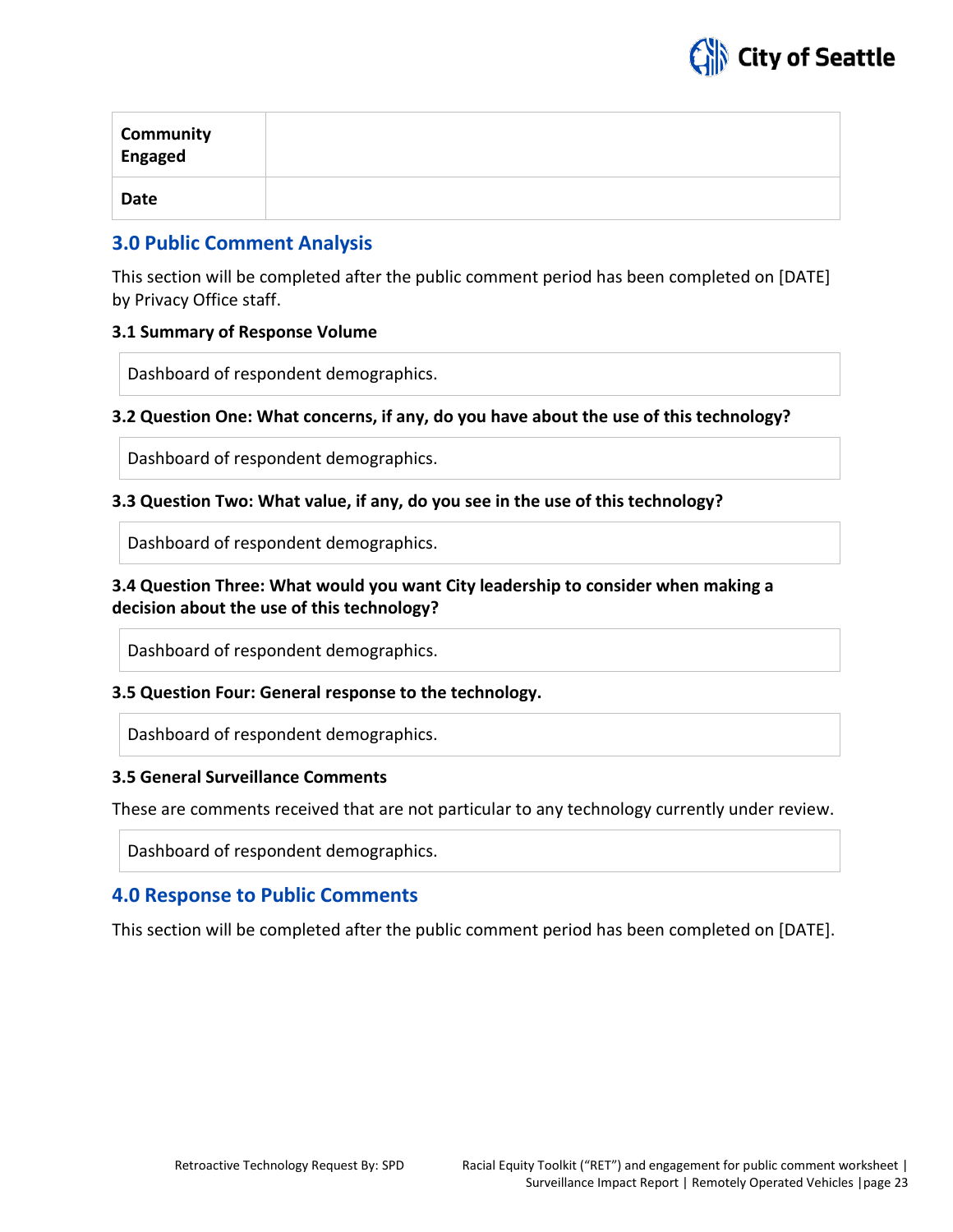

#### **4.1 How will you address the concerns that have been identified by the public?**

What program, policy and partnership strategies will you implement? What strategies address immediate impacts? Long-term impacts? What strategies address root causes of inequity listed above? How will you partner with stakeholders for long-term positive change?

# **5.0 Equity Annual Reporting**

## **5.1 What metrics for this technology be reported to the CTO for the annual equity assessments?**

Respond here.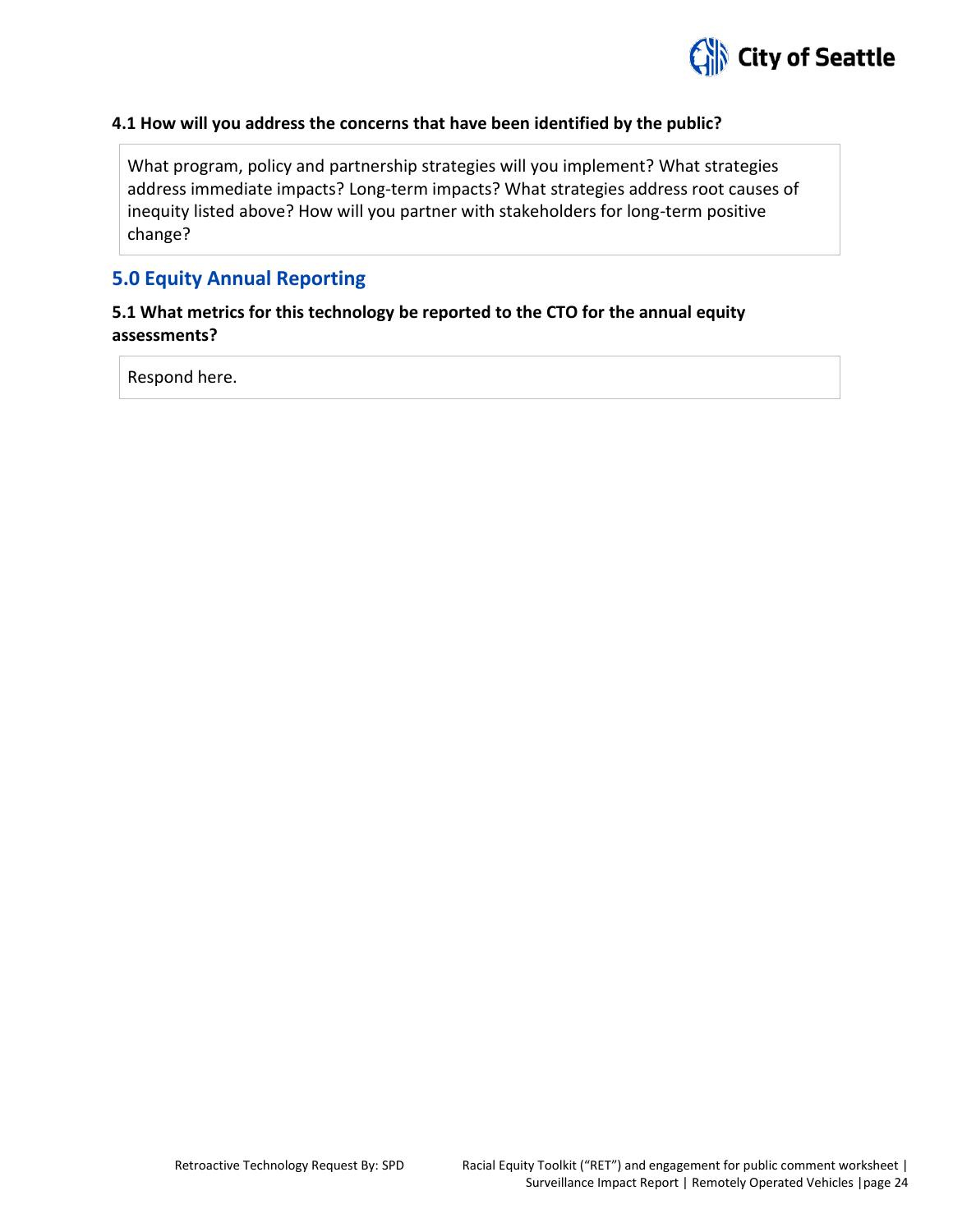

# **Privacy and Civil Liberties Assessment**

# **Purpose**

This section shall be completed after public engagement has concluded and the department has completed the racial equity toolkit section above. The privacy and civil liberties assessment is completed by the community surveillance working group ("working group"), per the surveillance ordinance which states that the working group shall:

"Provide to the executive and the City Council a privacy and civil liberties impact assessment for each SIR that must be included with any departmental request for surveillance technology acquisition or in-use approval. The impact assessment shall include a description of the potential impact of the surveillance technology on civil rights and liberties and potential disparate impacts on communities of color and other marginalized communities. The CTO shall share with the working group a copy of the SIR that shall also be posted during the period of public engagement. At the conclusion of the public engagement period, the CTO shall share the final proposed SIR with the working group at least six weeks prior to submittal of the SIR to Council for approval. The working group shall provide its impact assessment in writing to the executive and the City Council for inclusion in the SIR within six weeks of receiving the final proposed SIR. If the working group does not provide the impact assessment before such time, the working group must ask for a two-week extension of time to City Council in writing. If the working group fails to submit an impact statement within eight weeks of receiving the SIR, the department and City Council may proceed with ordinance approval without the impact statement."

# **Working Group Privacy and Civil Liberties Assessment**

Respond here.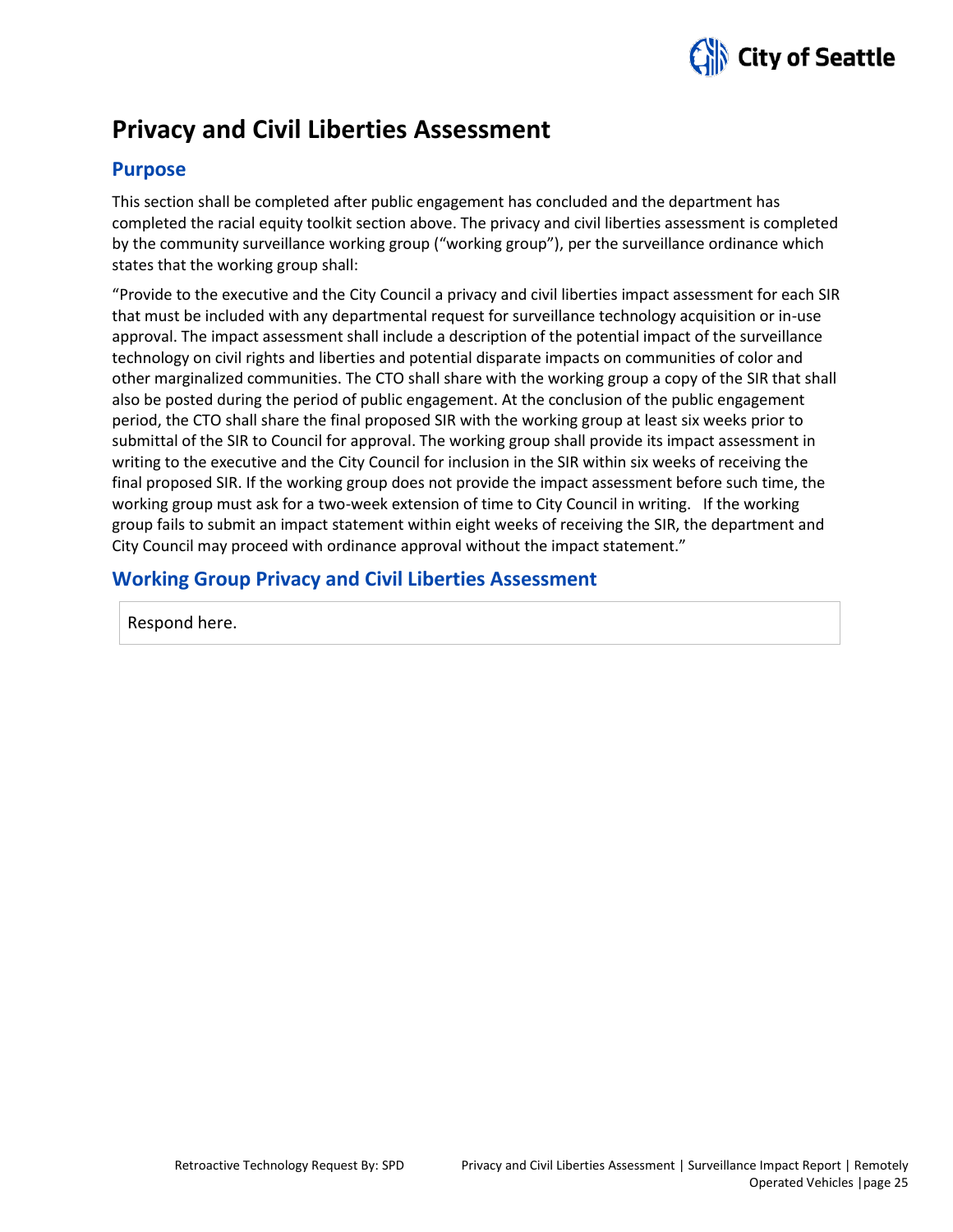

# **Submitting Department Response**

# **Description**

Provide the high-level description of the technology, including whether software or hardware, who uses it and where/when.

# **Purpose**

State the reasons for the use cases for this technology; how it helps meet the departmental mission; benefits to personnel and the public; under what ordinance or law it is used/mandated or required; risks to mission or public if this technology were not available.

# **Benefits to the Public**

Provide technology benefit information, including those that affect departmental personnel, members of the public and the City in general.

# **Privacy and Civil Liberties Considerations**

Provide an overview of the privacy and civil liberties concerns that have been raised over the use or potential mis-use of the technology; include real and perceived concerns.

# **Summary**

Provide summary of reasons for technology use; benefits; and privacy considerations and how we are incorporating those concerns into our operational plans.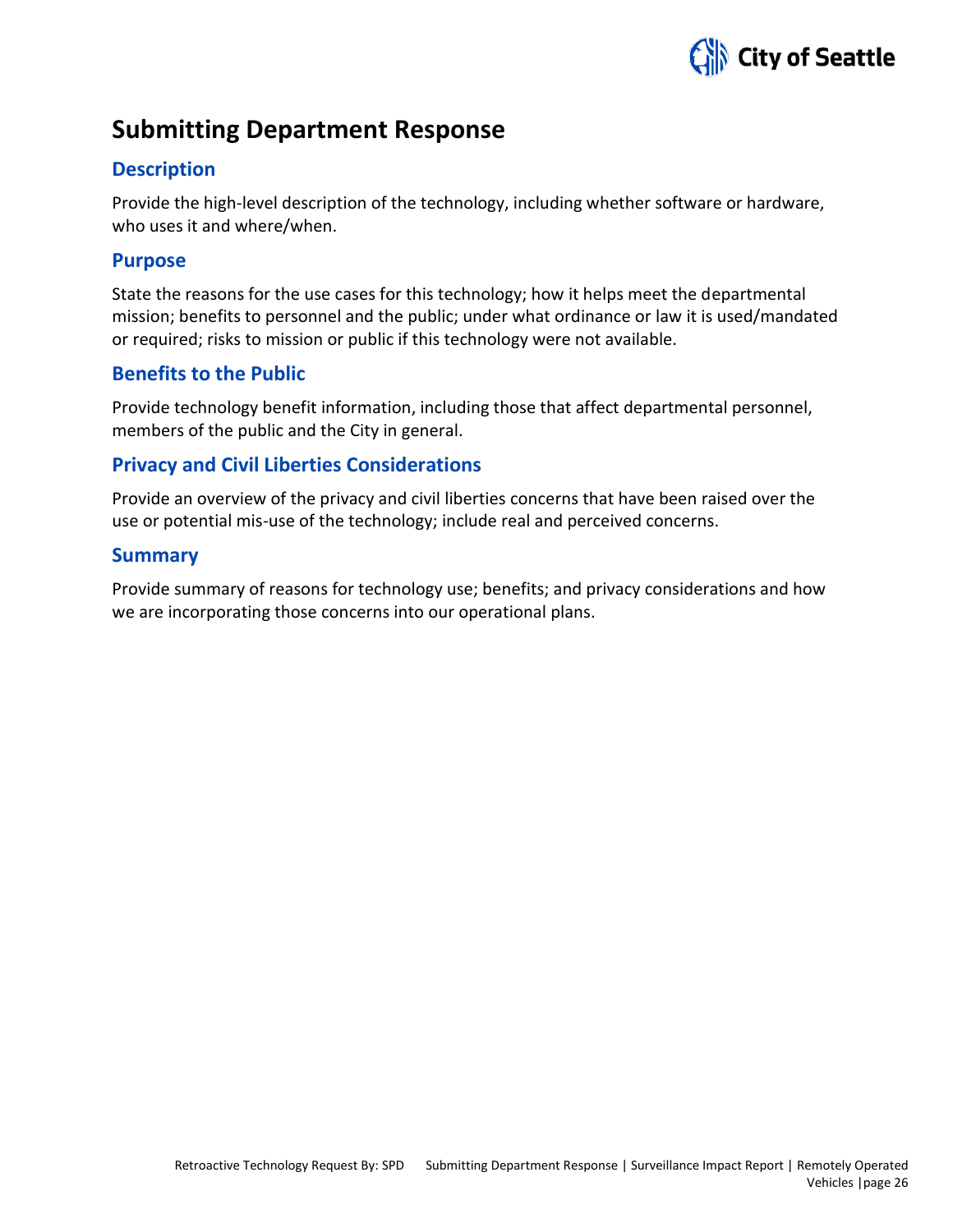

# **Appendix A: Glossary**

**Accountable:** (taken from the racial equity toolkit.) Responsive to the needs and concerns of those most impacted by the issues you are working on, particularly to communities of color and those historically underrepresented in the civic process.

**Community outcomes:** (taken from the racial equity toolkit.) The specific result you are seeking to achieve that advances racial equity.

**Contracting equity:** (taken from the racial equity toolkit.) Efforts to achieve equitable racial outcomes in the way the City spends resources, including goods and services, consultants and contracting.

**DON:** "department of neighborhoods."

**Immigrant and refugee access to services:** (taken from the racial equity toolkit.) Government services and resources are easily available and understandable to all Seattle residents, including non-native English speakers. Full and active participation of immigrant and refugee communities exists in Seattle's civic, economic and cultural life.

**Inclusive outreach and public engagement:** (taken from the racial equity toolkit.) Processes inclusive of people of diverse races, cultures, gender identities, sexual orientations and socio-economic status. Access to information, resources and civic processes so community members can effectively engage in the design and delivery of public services.

**Individual racism:** (taken from the racial equity toolkit.) Pre-judgment, bias, stereotypes about an individual or group based on race. The impacts of racism on individuals including white people internalizing privilege, and people of color internalizing oppression.

**Institutional racism:** (taken from the racial equity toolkit.) Organizational programs, policies or procedures that work to the benefit of white people and to the detriment of people of color, usually unintentionally or inadvertently.

**OCR**: "Office of Civil Rights."

**Opportunity areas:** (taken from the racial equity toolkit.) One of seven issue areas the City of Seattle is working on in partnership with the community to eliminate racial disparities and create racial equity. They include: education, health, community development, criminal justice, jobs, housing, and the environment.

**Racial equity:** (taken from the racial equity toolkit.) When social, economic and political opportunities are not predicted based upon a person's race.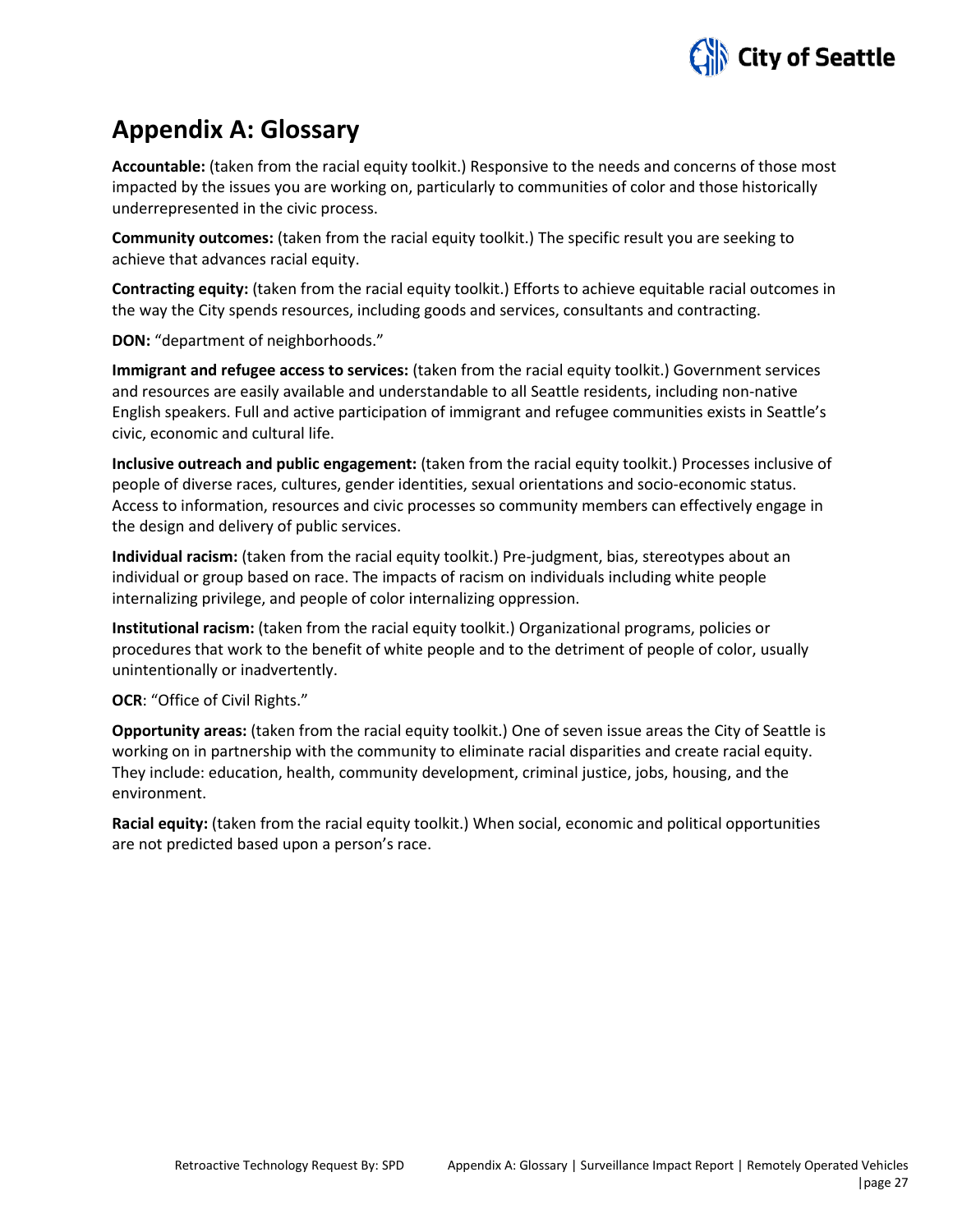

**Racial inequity:** (taken from the racial equity toolkit.) When a person's race can predict their social, economic, and political opportunities and outcomes.

**RET**: "racial equity toolkit"

**Seattle neighborhoods**: (taken from the racial equity toolkit neighborhood.) Boundaries defined for the purpose of understanding geographic areas in Seattle.

**Stakeholders:** (taken from the racial equity toolkit.) Those impacted by proposed policy, program, or budget issue who have potential concerns or issue expertise. Examples might include: specific racial/ethnic groups, other institutions like Seattle housing authority, schools, community-based organizations, change teams, City employees, unions, etc.

**Structural racism:** (taken from the racial equity toolkit.) The interplay of policies, practices and programs of multiple institutions which leads to adverse outcomes and conditions for communities of color compared to white communities that occurs within the context of racialized historical and cultural conditions.

**Surveillance ordinance**: Seattle City Council passed ordinance [125376,](http://seattle.legistar.com/LegislationDetail.aspx?ID=2981172&GUID=0B2FEFC0-822F-4907-9409-E318537E5330&Options=Advanced&Search=) also referred to as the "surveillance ordinance."



**SIR**: "surveillance impact report", a document which captures the fulfillment of the Council-defined surveillance technology review process, as required by ordinanc[e 125376.](http://seattle.legistar.com/LegislationDetail.aspx?ID=2981172&GUID=0B2FEFC0-822F-4907-9409-E318537E5330&Options=Advanced&Search=)

**Workforce equity:** (taken from the racial equity toolkit.) Ensure the City's workforce diversity reflects the diversity of Seattle.